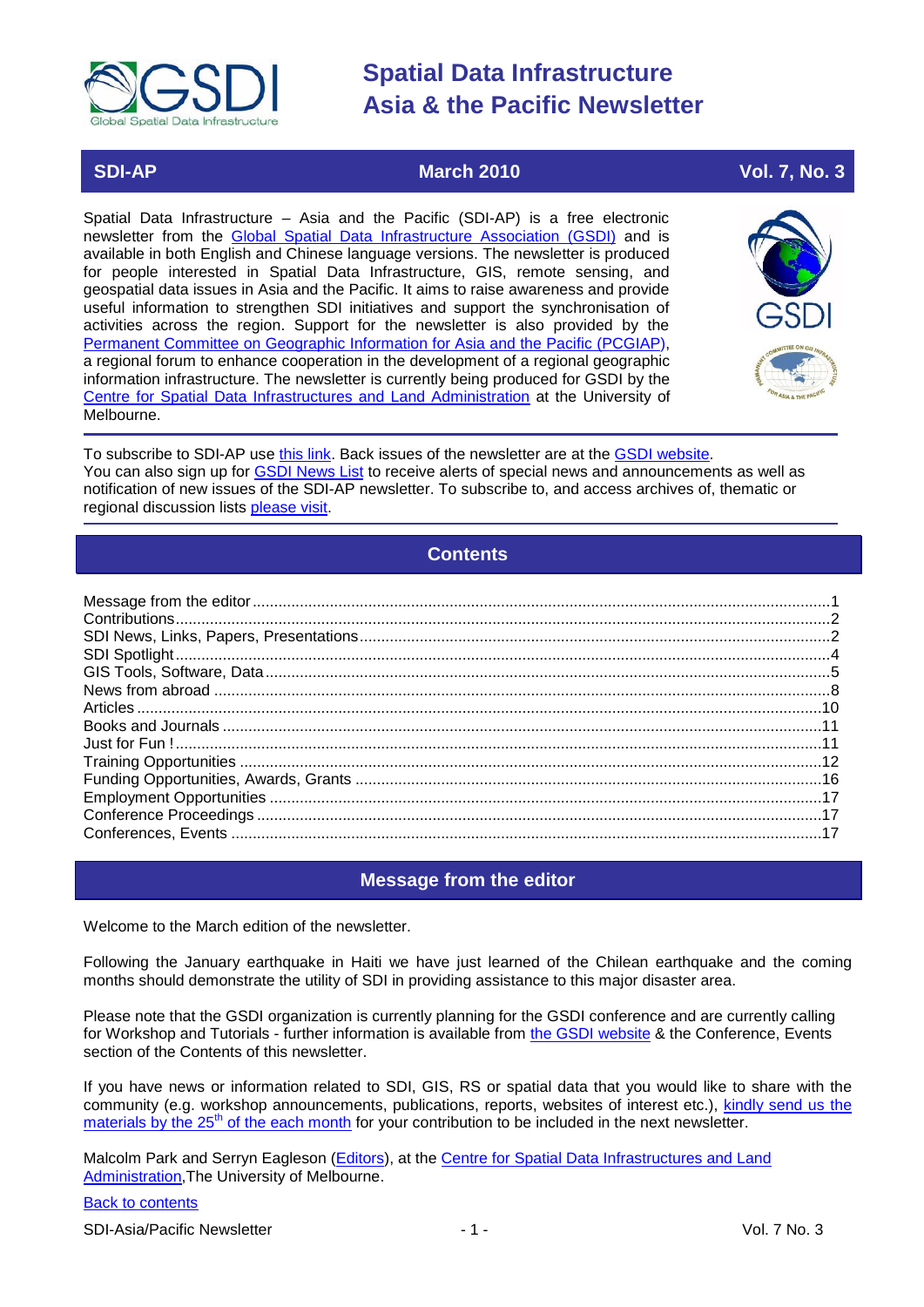

## **Contributions**

<span id="page-1-0"></span>Thank you to the following people and organisations for their contributions to this issue: Paul Box, Kate Lance, and Baek Wonkug for news feeds, Jeremy Shen & Jeremy Huang for the Chinese translation, and Shivani Lal, *GIS Development*, *Asia Surveying Mapping Magazine* for directly feeding into the newsletter.

#### <span id="page-1-1"></span>**[Back to contents](#page-0-0)**

### **SDI News, Links, Papers, Presentations**

#### **[SDI: How We Get There](http://www.geospatial.govt.nz/sdi-how-we-get-there/)**

In previous editions of Davids blog he has covered what Spatial Data Infrastructure (SDI) is in a New Zealand context and what some of the impacts will be for agencies wanting to participate in it. Now, let's take a look at what we've been doing to establish SDI, how it might function, and what a roadmap for a healthy SDI looks like. In this article David elaborates on what the NZGO has been doing and what an SDI roadmap looks like. Source: Blog produced By David Swann via the NewZealand Geospatial Strategy Website

#### **[AUGMENTED-REALITY MAPPING –](http://www.ted.com/talks/blaise_aguera.html) seeing is believing!**

**Your opportunity to be present at the Creation** In a demonstration that drew gasps at TED2010, Blaise Aguera y Arcas demonstrates new augmented-reality mapping technology from Microsoft. Watch this 8 minute video and see the future of Google Streetview & MicroSoft Bing Maps Blaise Agüera y Arcas is the architect of Bing Maps at Microsoft, building augmented reality into searchable maps. Source: [The Believer blog](http://www.thebeliever.se/smart-use-of-internet/2010/2/17/augmented-reality-mapping-will-increase-transparency-in-real.html) & [GIS Development \(February 22\)](http://www.gisdevelopment.net/ezine/weekly/feb2210.htm) More on Augmented reality courtesy of [Asian Surveying & Mapping](http://asmmag.com/features/defining-spaces-place-and-augmented-reailty)

#### **OGC & WMO cooperate on geospatial standards**

The Open Geospatial Consortium, Inc. (OGC®) and the World Meteorological Organization (WMO) have signed a Memorandum of Understanding (MoU) to enhance the development and use of geospatial standards. It is anticipated that this collaboration will support the implementation of the WMO Information System which aims at providing a single coordinated global infrastructure for the collection and sharing of information in support of all WMO and related international programs. The MoU formalizes the partners' planned collaboration in the development, application, and promotion of standards and best practices for the content and exchange of meteorological, climatological and hydrological data for the benefit of the worldwide scientific and operational communities of meteorologists and hydrologists.

Source: [OGC press release](http://www.opengeospatial.org/pressroom/pressreleases/1129)

#### **A Guide to Developing Data Access Policies**

The [Geospatial Administrators Association of South Carolina](http://www.gaa-sc.org/wp/) has published a guide to help local governments, as well as all other levels of government and the private sector, develop and implement GIS data access policies. The guide - [A Process Framework for Developing Local Government Data Access Policies](http://gis.sc.gov/documents/data_policy_framework.pdf) (PDF) - serves as a process framework for developing an effective GIS data access policy. GIS managers can use this framework to help decision makers understand and formulate a GIS data access policy for their entire organization. Its process encourages decision makers to review options for data distribution and carefully consider how implementing a policy will impact the organization, staff, private citizens, the business community, and other government agencies.

Source: Wonkug Baek

#### **[Asian Countries Take Part in NASA-led Environmental Project](http://www.asmmag.com/news/asian-countries-take-part-in-nasa-led-environmental-project)**

Southeast Asian countries are taking part in a four-year research program to monitor environmental quality in the South China Sea. The program will install NASA equipment monitor atmospheric chemicals and global climate changes. This project is specificatially important as it incorporates Taiwanese researchers, along with research teams from the U.S. and Southeast Asian countries, each collecting and monitoring background air quality data. "This is the first time that Taiwan has joined a NASA-organized international cooperative project to monitor environmental quality in the South China Sea," (Taiwan News) The project is expected to help upgrade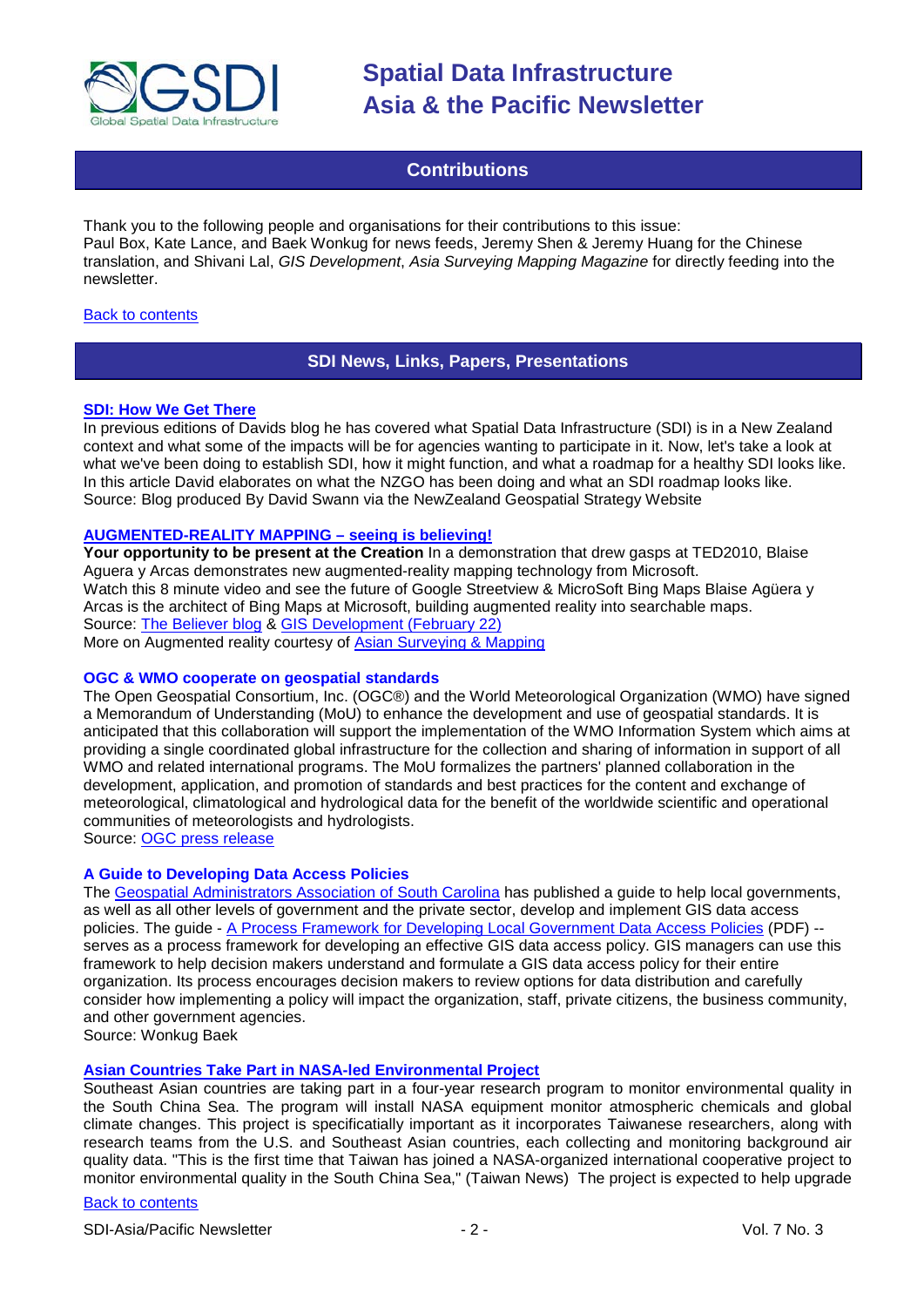

Taiwan's environmental monitoring capability and documentation technology and facilitate the integration of Taiwan's environmental data into international databanks. Source: Asian Surveying & Mapping and [Taiwan news](http://www.etaiwannews.com/etn/news_content.php?id=1171283&lang=eng_news&cate_img=273.jpg&cate_rss=news_Environmental_TAIWAN)

#### **[Has Haiti Exposed Asian Land Management Needs?](http://www.etaiwannews.com/etn/news_content.php?id=1163700&lang=eng_news&cate_rss=news_Perspective)**

A Taiwan News article describes how unregulated construction has contributed toward the amount and types of earthquake damage in that country. This raises similar issues across Asia where a high occurence of earthquake related activity is present. Can surveying and land management play a role toward mitigating these impacts?

Source: [Asian Surveying & Mapping](http://asmmag.com/news/has-haiti-exposed-asian-land-mangement-needs-) & Taiwan News

#### **[Call for Australia to seize title of world leader in spatial](http://news.gislounge.com/2010/02/call-for-australia-to-seize-title-of-world-leader-in-spatial/?utm_source=feedburner&utm_medium=feed&utm_campaign=Feed%3A+GeospatialPressReleases+%28Geospatial+Press+Releases%29)**

Australia is uniquely placed to step up and secure the title of world leader in global spatial technology said Paul Farrell, the newly elected Chairman of peak industry body the Spatial Industries Business Association (SIBA) and Managing Director of NGIS Australia. "We need to raise our eyes beyond our borders and tell the world about our industry, and our effort needs to be coordinated, supported and tightly targeted using the pillars of our industry," he said.

Source: GISLounge

#### **[New satellite maps of Haiti coming in](http://www.esa.int/esaEO/SEMDDBMJ74G_index_0.html)**

As rescue workers scramble to provide assistance to hundreds of thousands of people following Haiti's earthquake, Earth observation satellite data continues to provide updated views of the situation on the ground. Following the 7.0-magnitude earthquake that hit Haiti on 12 January, international agencies requested satellite data of the area from the International Charter on 'Space and Major Disasters'. The Charter, an international initiative aimed at providing satellite data free of charge to those affected by disasters anywhere in the world, immediately began re-tasking their satellites to get the data urgently needed. Data are being collected by various satellites including Japan's ALOS, CNES's Spot-5, the U.S.'s WorldView and QuickBird, Canada's RADARSAT-2, China's HJ-1-A/B and ESA's ERS-2 and Envisat. These data are being processed into maps that show the degree of destruction. As soon as new data arrives, updated maps will be produced and made available to the international community. The updates may be accessed by clicking on the links on the right. Other satellite missions that are complementing those from the Charter include Germany's TerraSAR-X, Italy's COSMO-SkyMed, South Korea's KOMPSAT-2 and the U.S.-based GeoEye-1. Source: European Space Agency News

**[Indonesian forests expand but doubt on image analysis](http://www.thejakartapost.com/news/2010/02/17/forests-expand-14m-hectares-ministry.html)**

The Forestry Ministry of Jakarta, Indonesia, claims that Jakarta's total forested area has increased to 134 million hectares from the previous figure of 120 million hectares. The ministry's head of research and development, Tachrir Fathoni, said that the figure was based on analysis of Landsat satellite images from 2009, according to *the Jakarta Post* report.

Fathoni said, "We'll publish the new data in the official forestry statistics." This new figure can make Indonesia the world's second-largest forest nation which is currently occupied by the Democratic Republic of Congo with 133 million hectares, behind Brazil with 415 million hectares. Tachrir also said that many officials within the Forestry Ministry had questioned the veracity of the data, given the country's high rate of deforestation, in excess of 1 million hectares a year.

Source: [GIS News](http://www.gisdevelopment.net/news/viewn.asp?id=GIS:N_alinhqjkbs&Ezine=feb2210§ion=News) & The Jakarta Post

### **[Help LINZ Improve its Bulk Data](http://www.geospatial.govt.nz/help-linz-improve-its-bulk-data/)**

At Land Information New Zealand (LINZ), are keen to unlock the value of our geospatial data. As part of this, they have created an online questionnaire that asks how we can improve our survey and title bulk data products and services. Information gathered from the questionnaire will help better understand what users of the data need in order to get the most out of it, and how we can therefore support the development of New Zealand's geospatial sector and contribute more to the economy. Register [for the questionnaire](https://survey.researchnz.com/mrIWeb/mrIWeb.dll?I.Project=W4058Reg) and let us know what you think of our bulk survey and title data products and services - it shouldn't take longer than 15 minutes to complete. [The questionnaire](https://survey.researchnz.com/mrIWeb/mrIWeb.dll?I.Project=W4058Reg) will be open until midnight on 5 March 2010. Source: New Zealand Geospatial Strategy Website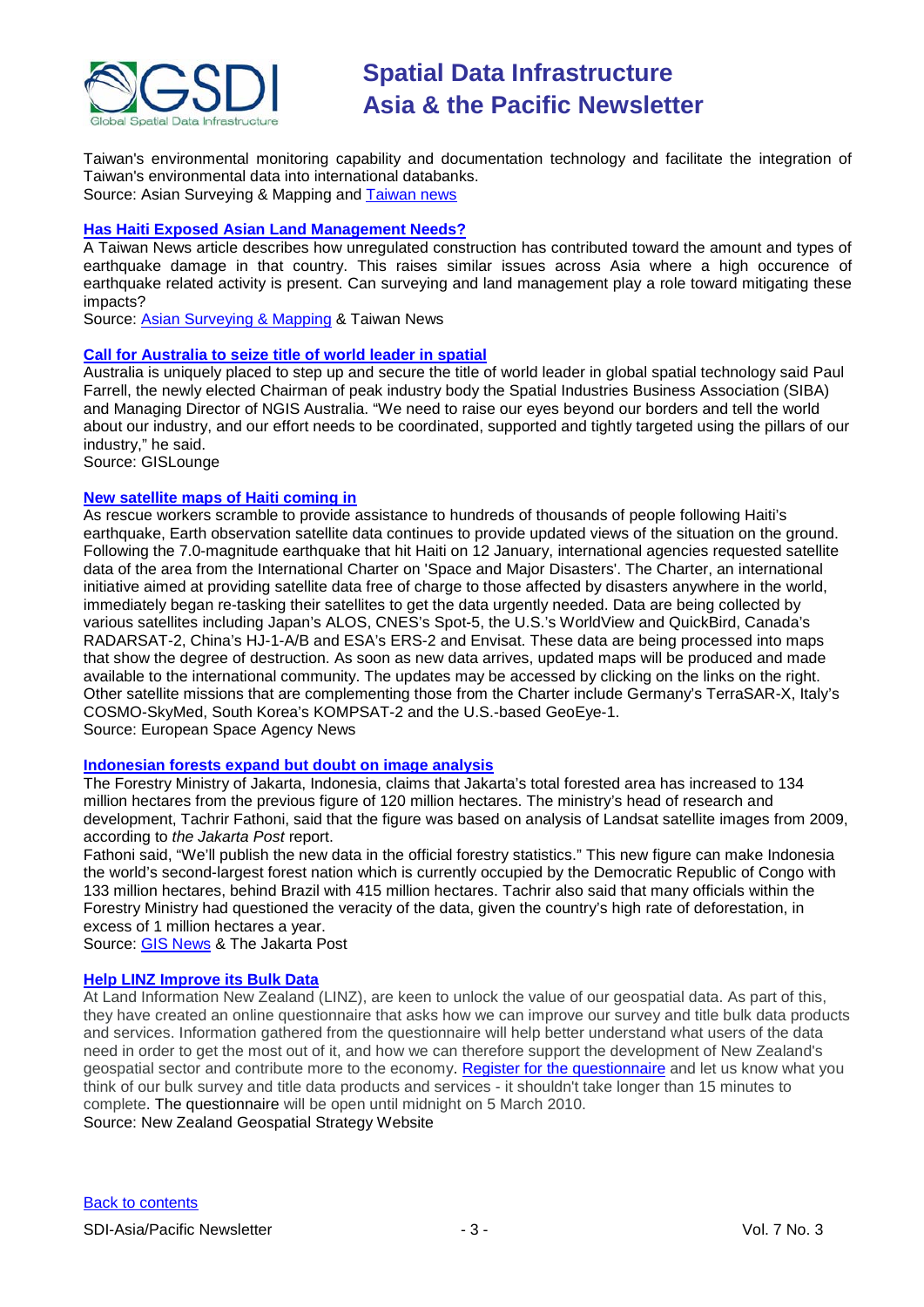

# **SDI Spotlight**

<span id="page-3-0"></span>This month's Spotlight feature is by Faisal [Qureshi,](mailto:f.qureshi@pgrad.unimelb.edu.au) a PhD in the University of Melbourne's CSDILA.

#### **Spatial Data Infrastructures (SDI) Design for Informed Decision Making in Urban Planning**

Urban proportion of the world population has quadrupled in the last one century. This high rate of urbanization has increased the responsibility of urban planners and decision makers to provide for a better living environment by affectively & efficiently managing complex problems like housing affordability, traffic congestion, crimes, pollution, and environment degradation etc. Urban planning process begins with the investigation of prevailing problems by analysing information. Better information means better problem analysis and better solution. Urban planning being a multidisciplinary field relies heavily on information regarding land-use, demography, socioeconomic and build environment etc.

Most of the information needed by urban planners is available within other departments. In certain situation, available information is in such a format that it is difficult to use it immediately without processing it. Sometimes planners are even unaware about its availability. In some cases, this information is in the minds of experts gained through experience, never translated into black and white and lost with their transfer. Practically it is difficult and time consuming to integrate information from different sources and levels due to various technical, cultural, political and institutional issues. In the end, information is collected again. Limited application of available information due to poor accessibility and integration means un-informed decisions or wastage of more time and resources and ultimately a delay in response. In situation like emergencies or disaster, small time difference can make a huge impact. In our daily life, similar delays and wastages of resources are unacceptable.

Advancement in information and communication technologies (ICT) and academic research have evolved tools like Spatial Data Infrastructures (SDI). Development of such a platform will assist urban planners in better accessibility and utilization of information. However, due to the dynamic nature of SDI and complexity of the urban planning discipline, design and development of such a platform at local level is a complex reality and so far most of the work is done on the conceptual side. Commission on Spatial Data Standards of the International Cartographic Association (ICA) has published only generic model for SDI. Absence of such detailed model is hampering the efforts of developing countries for SDI development.

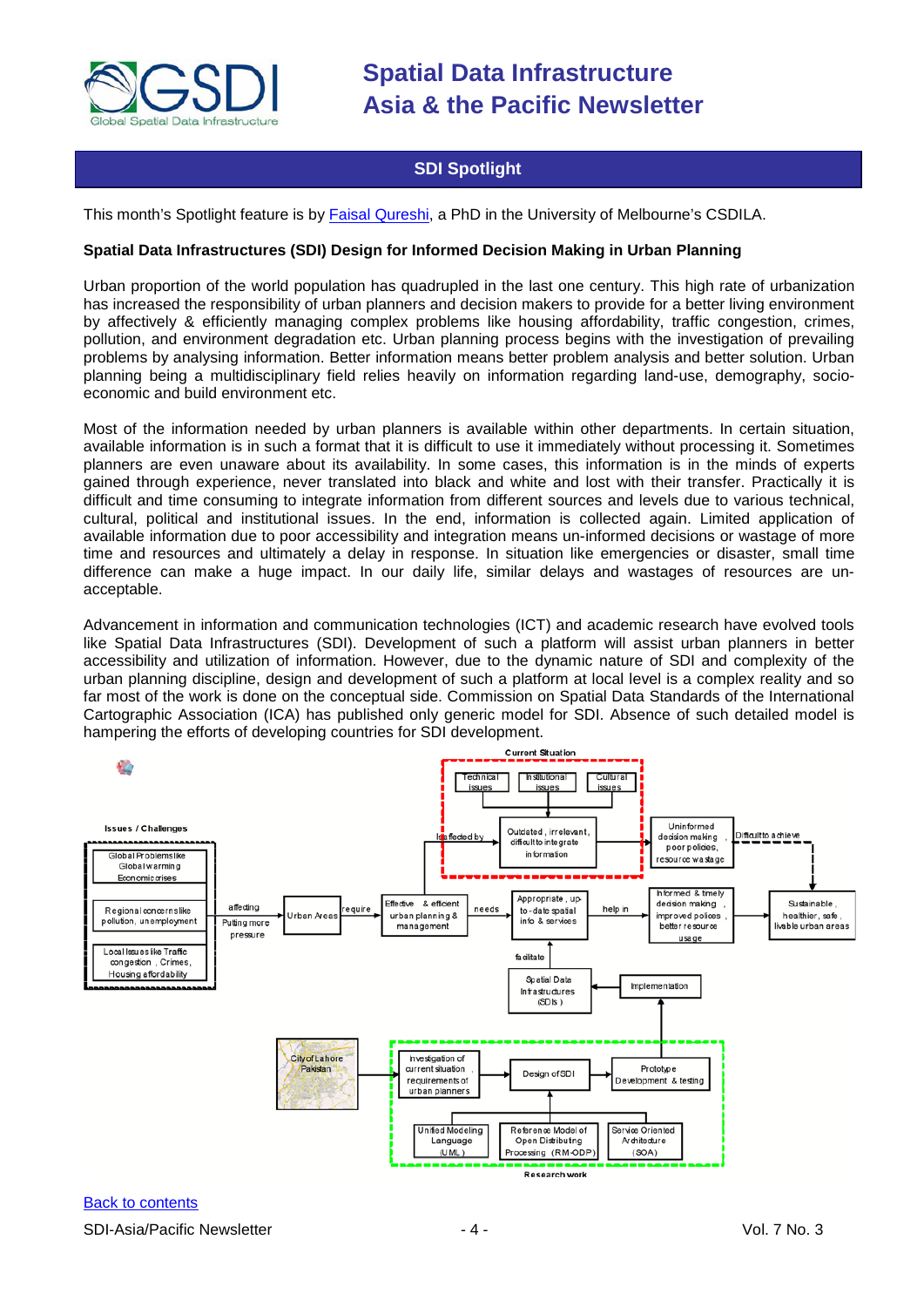

Therefore this research is focused on the design of SDI mainly in urban planning domain. This model can be applied in other domains as well with little modifications. Coordinated design of such model and successful implementation in different domains will lead to a full fledge SDI. Guidelines by ICA and ISO standards forms basis of this model. Various viewpoint of Reference Model of Open Distributed Professing (RM-ODP) are being developed using Unified Modeling Language (UML). Service Oriented Architecture (SOA) theme is applied for the development of online spatial services promoting increased usage by general public, politicians and nontechnical people. In order to investigate and better understand the needs and requirements, this qualitative research employed a case study approach. Metropolitan City of Lahore in Pakistan is selected as case study. A prototype is under development to highlight the importance and benefits of such a platform. Successful design and development of this model will help in fast, transparent and efficient planning process.

### **The editors are actively soliciting contributions to the monthly "SDI Spotlight" feature for the March and subsequent issues.**

<span id="page-4-0"></span>[Back to contents](#page-0-0)

# **GIS Tools, Software, Data**

### **[Geospatial Technology in Asian Agriculture](http://asmmag.com/features/geospatial-technology-in-asian-agriculture-)**

Rice harvesting in the Mekong Delta is lower than what it could be. Only 28% of the 420,000 acres under cultivation benefit from high technology, suggesting large increases in production could be achieved with more technology input. Viet Nam Net reports that these losses reach 500,000- 600,000 tons of food. The *Philippine Sun Star* recently pointed to the fact that Mindanao was basing its topographic maps on aerial photographic data collected between 1947-53. At a time when several satellites circle the planet providing high-resolution data, daily in some cases, such cases of outdated information raises questions. Source: Asian Surveying & Mapping



#### **The Land Change Modeler from Clark Labs Gets Support from Google.org**

Google.org has contracted with Clark Labs to adapt their [Land Change Modeler a](http://www.clarklabs.org/products/Land-Change-Modeler-Overview.cfm)pplication to run on the [Google Earth Engine in](http://blog.google.org/2009/12/earth-engine-powered-by-google.html)terface in order to support the evaluation and monitoring of REDD (Reduced Emissions from Deforestation and Degradation) projects. The collaboration is complimentary to the forest monitoring application that Google collaborated on with the Carnegie Institute of Science that was unveiled at the COP15 climate meeting in Copenhagen.

Source: [Vector1media](http://vector1media.com/spatialsustain/the-land-change-modeler-from-clark-labs-gets-support-from-google-org.html)

#### **FIG - [Land Acquisition in Developing Economies](http://www.fig.net/pub/monthly_articles/february_2010/february_2010_wallace.html)**

In the FIG Article of the Month series high-level papers focusing on interesting topics to all surveyors are published. The paper can be picked up from FIG conference or another event or the link avove. The Article of the Month in February 2010 is "Land Acquisition in Developing Economies". It is written by Ms. Jude Wallace, Australia.

Source: [Asian Surveying & Mapping](http://asmmag.com/news/fig-land-acquisition-in-developing-economies) & FIG Website

#### **[New Zealand scientists working on disaster preparedness in the Pacific](http://www.voxy.co.nz/national/nz-scientists-gather-information-disaster-preparedness-pacific/5/37749)**

Geologists from GNS Science will spend the next six months collecting information on buildings and other infrastructure in Pacific Island countries to measure vulnerability and risk from earthquakes and cyclones in the southwest Pacific.

Source: [GIS Development](http://www.gisdevelopment.net/news/viewn.asp?id=GIS:N_jbopsmirul&Ezine=feb1510§ion=News) & [www.voxy.co.nz](http://www.voxy.co.nz/)

#### **[Web GIS mapping service for Philippines](http://www.mb.com.ph/articles/242175/creba-launches-web-mapping-service)**

The Philippine Chamber of Real Estate and Builders Association (CREBA) announced the deployment of first fully-automated Web GIS parcellary mapping service. Now, a piece of land in Philippines can be accurately located.

Source: Kate Lance

[Back to contents](#page-0-0)

SDI-Asia/Pacific Newsletter  $\sim$  5 - Section 1.5 - Vol. 7 No. 3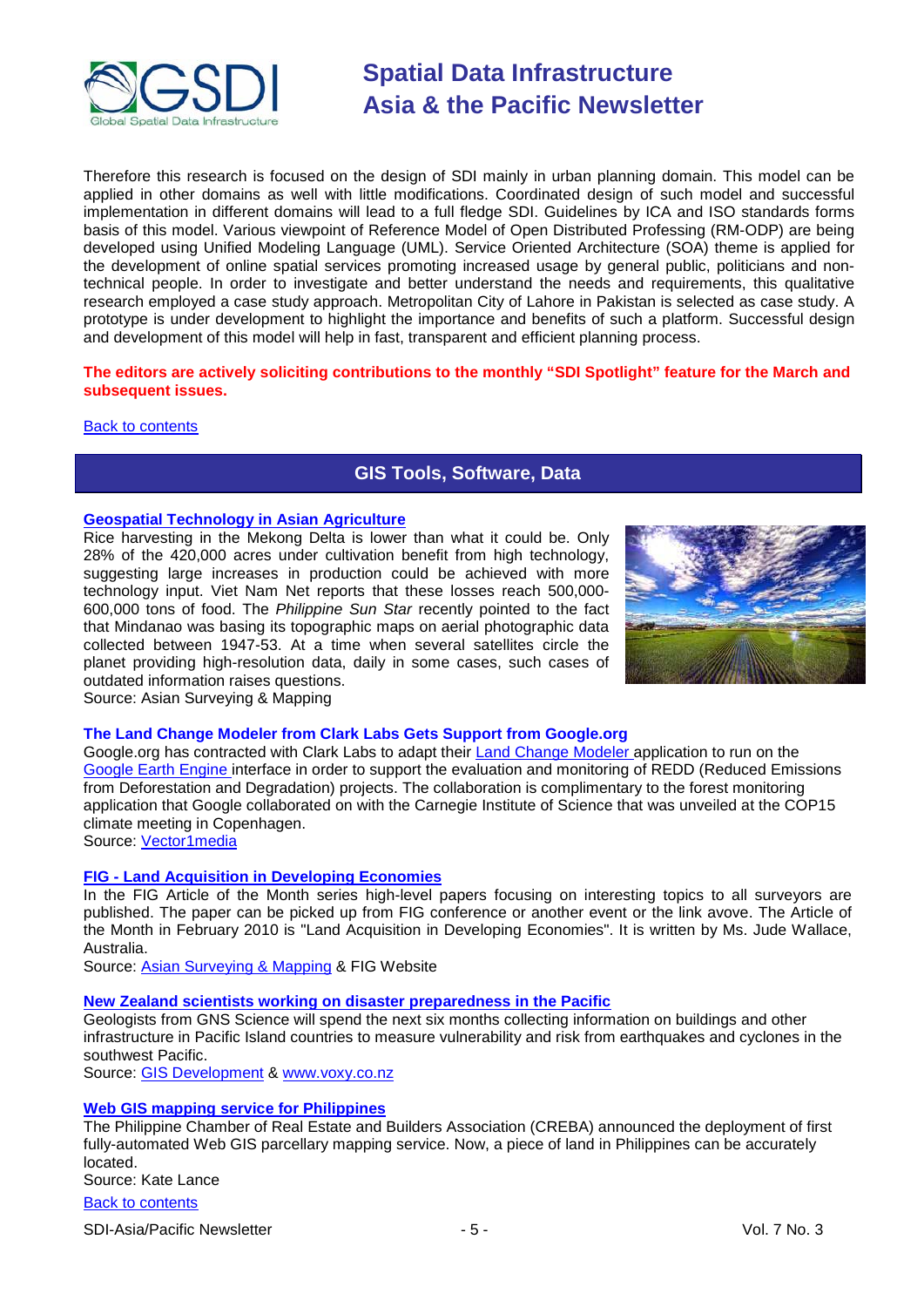

### **[The tallest Eucalyptus tree mapped](http://www.esri.com/news/arcwatch/0210/the-centurion.html)** – In Tasmania, Australia

A true giant among trees—the tallest known hardwood in the world—was discovered and mapped using a combination of Lidar (light detection and ranging) and GIS. The swamp gum, a eucalyptus, was nicknamed Centurion and measured at 99.6 meters (326.8 feet) in height and 405 centimetres in diameter. Source: [GIS News](http://www.gisdevelopment.net/news/viewn.asp?id=GIS:N_kaufvrjdhw) & ESRI ArcWatch e-Magazine

#### **[GIS system for New Zealand education system](http://reseller.co.nz/reseller.nsf/news/A6C24F5D51783B11CC2576D1007020E3)**

The Ministry of Education is proposing a GIS system to analyse school and student data. Source: [GIS News](http://www.gisdevelopment.net/news/viewn.asp?id=GIS:N_dfsjkxluyw) & NZ Reseller News

#### **[Digitalisation of land records gathers pace \(India\)](http://www.financialexpress.com/news/Digitalisation-of-land-records-gathers-pace/579629/)**

The ambitious project of the Indian state of Punjab of digitalisation of land records being implemented under public-private partnership paradigm and under Build, Operate, Own and Transfer (BOOT) basis has gathered Source: [GIS Development](http://www.gisdevelopment.net/news/viewn.asp?id=GIS:N_smdgvqiwna&Ezine=feb2210§ion=News) & the Financial Express

#### **[GIS to lead education reform in Punjab, India](http://www.punjabnewsline.com/content/view/23405/38/)**

To bring out revolutionary educational reforms in the schools, the Punjab Government (an Indian states govt) has decided to automate all functions of Government Schools in the State with an aim to develop Management Information System (MIS) and GIS for effective planning and decision-making. The main objective of building MIS and GIS systems was to monitor the delivery of education to school children and to administer and manage the internal functions of schools in an effective and efficient manner. Source: [GIS Development](http://www.gisdevelopment.net/news/viewn.asp?id=GIS:N_lhsjnbyivq&Ezine=feb2210§ion=News) & Punjab Newsline

#### **[Website to track endangered koalas](http://www.gisdevelopment.net/news/viewn.asp?id=GIS:N_qoivkjhsyt&Ezine=feb2210§ion=News)**

A Website from Australia, [<www.koaladiaries.com.au>](http://www.koaladiaries.com.au/), that lets everyone from school children to senior citizens track koalas in live time has become the latest weapon in the fight to save the furry creatures from extinction. Source: GIS Development & [Koala Diaries website](http://www.koaladiaries.com.au/Home.htm)



### **[UK-Indonesian partnership to address de-forestation](http://www.gisdevelopment.net/news/viewn.asp?id=GIS:N_mknbihgfdj&Ezine=feb1510§ion=News)**

British satellite imaging company DMCii welcomes International Development Secretary Douglas Alexander's announcement that the UK has joined forces with the Indonesian government to tackle deforestation and prepare Indonesians for the impacts of climate change. Source: [DMCii Press Release](http://www.technologynewsroom.com/press_releases/company_releases.aspx?lang=English(uk)&story=1530) & GIS News

#### **[Taiwan to use climate rainfall map system](http://www.supergeotek.com/Library_2_201002.aspx)**

SuperGeo is developing climate rainfall map system by using SuperWebGIS. The new WebGIS platform will be used by Taiwan Central Weather Bureau to centrally manage and conveniently display the rainfall data. Source: [GIS News](http://www.gisdevelopment.net/news/viewn.asp?id=GIS:N_lfzqnxirbc&Ezine=feb1510§ion=News) & SuperGeo library

#### **South Korea and Algeria to Cooperate on Geographic Information**

The National Geographic Information Institute (NGII) in the Republic of Korea and the National Council of Geographic Information (NCGI) in Algeria have signed a Memorandum of Understanding (MOU) to collaborate in geographic information, surveying and mapping Source: Wonkug Baek

#### **[GIS Technology Expanded to All 15 UNU Campuses](http://spatialnews.geocomm.com/dailynews/2010/feb/22/news4.html)**

United Nations University (UNU) and ESRI recently approved a memorandum of understanding (MOU) at the university's headquarters in Tokyo, Japan. They will collaborate on research, create Centers of Excellence, promote the exchange of graduate students, and provide geographic information system (GIS) training opportunities within and by UNU. "This agreement will promote enhanced spatial information use in UNU's research and education initiatives," said UNU rector and under-secretary-general of the United Nations professor Konrad Osterwalder. UNU is an autonomous organ of the UN General Assembly dedicated to generating and transferring knowledge and strengthening capacities relevant to global issues of human security, development, and welfare. The university operates through a worldwide network of research and training institutes, coordinated by UNU Centre in Tokyo.

Source: Wonkug Baek & GeoCom.com Spatial News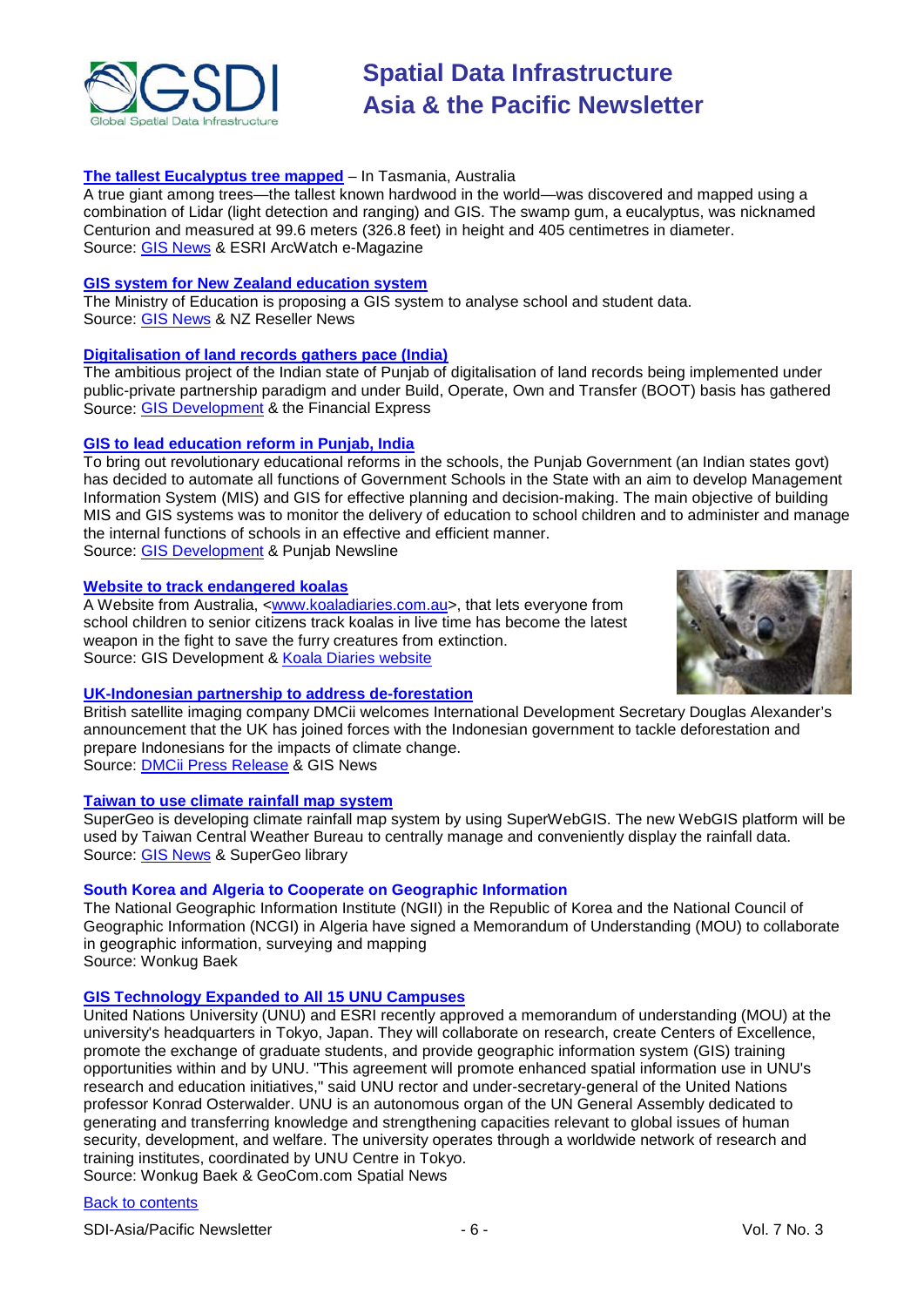

### **[3 Regional Mapping Companies Initiate GDMA, a Worldwide Mapping Alliance](http://spatialnews.geocomm.com/dailynews/2010/feb/22/news3.html)**

The 3 mapping companies; AND (Netherlands), EMG (China) and Orion (Dubai) received approval from their respective boards to join forces regarding their participation and contribution to the foundation of a Global Digital Mapping Alliance (GDMA) which will establish its Coordination center / Head office in the Netherlands. On the short term the first objective of GDMA is a feasibility study towards (i) the needs from the market regarding an independent and neutral map data provider offering a worldwide navigable map database and (ii) the related technical, operational, financial consequences; in order to position GDMA in the marketplace. The aim of GDMA is to synchronize and integrate individual map databases of various mapping companies into ONE GLOBAL uniform Map database in such a way that the LBS/navigation market can profit from improved usability / accessibility of map data and a shorter time-to-market worldwide. Source: Wonkug Baek & GeoCom Spatial News

#### **[Ice Shelves Disappearing on Antarctic Peninsula](http://www.usgs.gov/newsroom/article.asp?ID=2409&from=rss_home)**

This image shows ice-front retreat in part of the southern Antarctic Peninsula from 1947 to 2009. U.S. Geological Survey (USGS) scientists are studying coastal and glacier change along the entire Antarctic coastline. The southern portion of the Antarctic Peninsula is one area studied as part of this project, and is summarized in the USGS report, "Coastal-Change and Glaciological Map of the Palmer Land Area, Antarctica: 1947-2009." The report and its accompanying map is available [online.](http://pubs.usgs.gov/imap/i-2600-c/) Source: Wonkug Baek & USGS News release



### **OGC and bSA Release Report on AEC Interoperability Testbed**

The buildingSMART alliance TM (bSa) and the Open Geospatial Consortium, Inc. (OGC®) have released a new report, "Summary of the Architecture, Engineering, Construction, Owner Operator Phase 1 (AECOO-1) Joint Testbed." The report summarizes results of a nine-month effort to increase interoperability among software used by architects, construction companies, cost estimators and building energy analysts. Jointly led by the bSa and the OGC, the AECOO-1 Testbed was conducted in the OGC Interoperability Program. All results were submitted to the bSa for consideration as candidate specifications and best practices under the National Building Information Model Standard TM (NBIMS) Rules of Governance. The bSa [<www.buildingsmartalliance.org>](http://www.buildingsmartalliance.org/), a council of the National Institute of Building Sciences, develops the National Building Information Modeling (BIM) Standard to streamline the collection and use of construction data. For more information, visit the [OGC website.](http://www.opengeospatial.org/)

Source: Wonkug Baek

#### **[Indonesia to Monitor Food Supply by satellite](http://asmmag.com/news/indonesia-to-monitor-food-supply-by-satellite)**

The agricultural sector, which in many ways is still trundling along as it has for centuries, is about to get an upgrade from modern technology in the form of a satellite that will monitor the country's food supply . Source: The Jakarta Globe

#### **[Volcano Monitoring Will Target Hazard Threat to Marianas](http://www.eurekalert.org/pub_releases/2010-02/smu-vmw022510.php)**

Technology designed to detect nuclear explosions and enforce the world's nuclear test-ban treaty now will be pioneered to monitor active volcanoes in the Northern Mariana Islands near Guam. The island of Guam soon will be the primary base for forward deployment of U.S. military forces in the Western Pacific. Source: [Asian Surveying & Mapping](http://asmmag.com/news/volcano-monitoring-will-target-hazard-threat-to-marianas) & Eureka Alert

#### **[Asia Braces for Tsunami After Chile Quake](http://www.thejakartapost.com/news/2010/02/27/asia-braces-tsunami-after-chile-quake.html)**

Wide swaths of the south Pacific, Asia and Australia braced for a tsunami after a devastating earthquake hit the coast of Chile on Saturday. Officials in Japan and Australia warned a tsunami from the earthquake was likely to hit Asian shorelines within 24 hours. The Pacific Tsunami Warning Center in Hawaii issued a tsunami caution for areas across the region.

Source: [Asian Surveying & Mapping](http://asmmag.com/news/asia-braces-for-tsunami-after-chile-quake-) & the Jakarta Post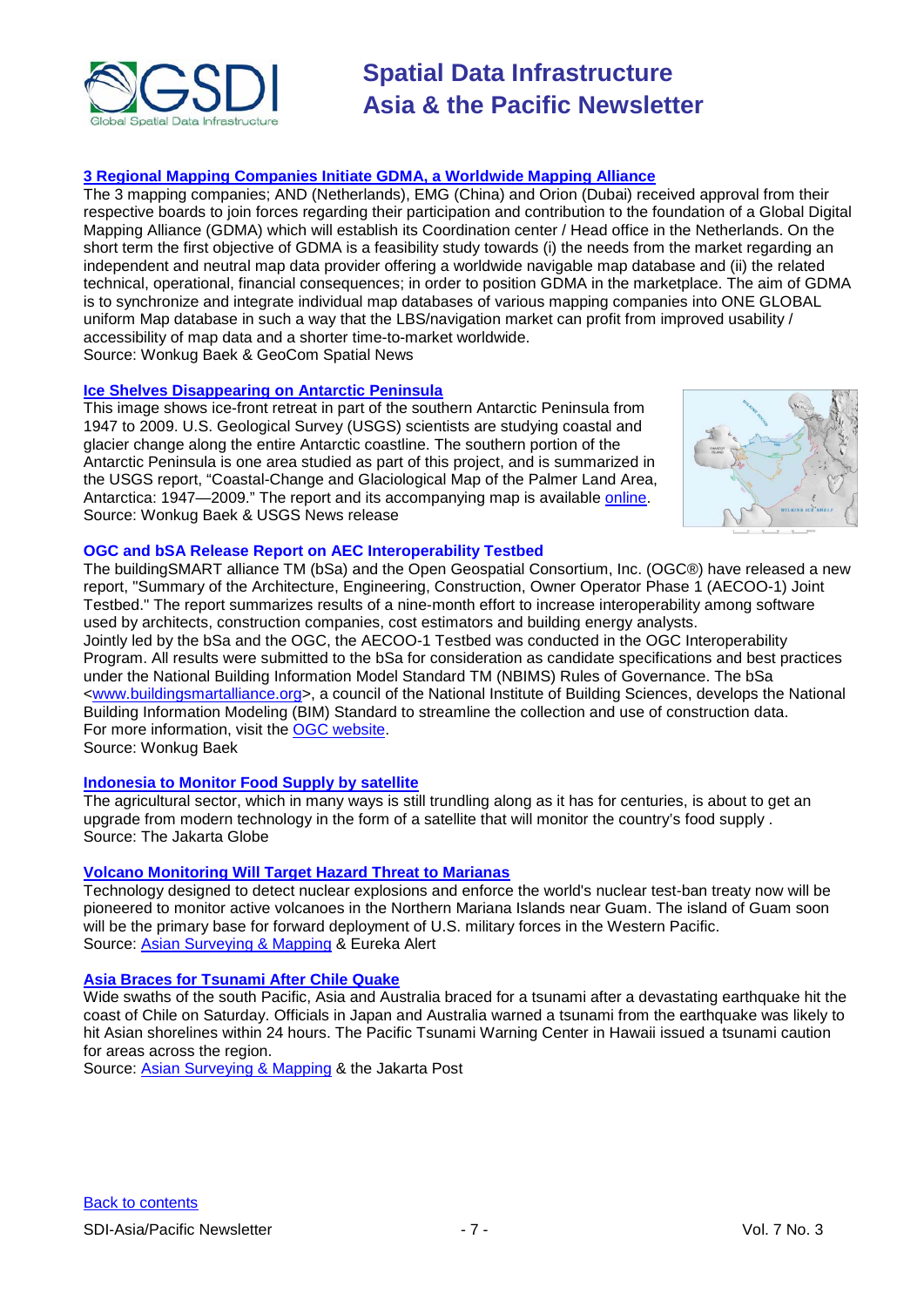

### **News from abroad**

<span id="page-7-0"></span>*"This section has been included to highlight some of the developments happening outside the region which demonstrate SDI in action.*

#### **[Interior Department Announces Appointments to National Geospatial Advisory Committee](http://www.fgdc.gov/fgdc-news/announcing-new-appointments-to-ngac)**

WASHINGTON, DC – Secretary of the Interior Ken Salazar has appointed 14 individuals to serve as members of the National Geospatial Advisory Committee (NGAC).

The NGAC provides advice and recommendations on federal geospatial policy and management issues as well as a forum to convey views representative of partners in the geospatial community. The members of the NGAC report to the chair of the Federal Geographic Data Committee (FGDC), which is the Federal interagency executive group responsible for providing leadership and direction in Federal geospatial programs. The FGDC is chaired by the Secretary of the Interior or the Secretary's designee. Further information is available from the URL link above.

Source: Federal Geographic Data Committee (FGDC)

#### **[Intermap collaborates with Hella \(automobile headlight manufacturer\)](http://www.intermap.com/interior.php/pid/1/sid/306/tid/245/nid/2291)**

Intermap Technologies collaborated with Hella KGaA Hueck & Co. regarding a predictive front lighting system based on Intermap's reliable 3D road geometries. The partnership integrates Intermap's high-resolution 3D road geometries and information supplied by camera systems in an automobile, into Hella's front lighting demonstration system – ultimately providing a significant increase in visibility for drivers at night and during inclement weather by automatically directing the headlamp before the driver manually steers the vehicle into a bend or up and down a slope.

Source: [GIS News](http://www.gisdevelopment.net/news/viewn.asp?id=GIS:N_hflbwmoirn&Ezine=feb0110§ion=News) & Intermap press release

#### **OSM Comes of Age**

It seems that the most comprehensive and accurate map of Port au Prince is OpenStreetMap. For people with an interest in mapping, this is one of the most profound stories to come out of the Haitian earthquake. OSM has become the defacto map of choice in disasters.

The story begins with CrisisCommons, an international group established to provide information in disaster scenarios. The group has a wiki at [<www.crisiscommons.org>](http://www.crisiscommons.org/)

When the disaster occurred, the map of the Haitian capital, Port au Price, showed little more than the three main roads, the Boulevard Harry Truman, Boulevard Jean-Jacque Dessalines and Nationale No 2, all of which converge near the Port au Prince waterfront.

Volunteers organised by CrisisCommons, most of them not in Haiti, used archive satellite images to draw out the road network, which was annotated by people on the ground. These locals were also able to locate triage centres, camps and hospital on the map.

Meanwhile Crisis Commons obtained before and after images of the city and divided them up into 500 x 500 metre blocks. These blocks were then distributed to volunteers at universities around the world. According to a report in New Scientist magazine, it took less than two days to map every collapsed building in the earthquake zone, around 5000 buildings in all, and pinpoint them on OSM.

The result of this work is that the city has gone from having virtually no maps, to a state-of-the-art map, in less than two weeks. Its difficult to know whether this work has made a difference. It is being used by the World Bank, as well as other NGOs, to guide their work. But whether it has saved lives is difficult to quantify. A study of the effectiveness of the work by CrisisCommons is being planned.

What is no longer in doubt, however, is that it is possible to use crowd sourcing to produce high quality maps on an emergency basis. National mapping agencies, who typically take years to produce a map sheet, will be interested in the results. So will emergency responders and others who demand current information. Source: [Asian Surveying & Mapping](http://asmmag.com/news/osm-comes-of-age)

#### **[GIS to map terroir categories](http://www.newswise.com/articles/k-state-professor-colleague-use-geographic-information-systems-to-quantify-impact-of-place-on-french-wine)**

Using geography, a Kansas State University professor and his colleague are working to scientifically identify and map *terroir* categories that will benefit the producers who make wines and the connoisseurs who enjoy drinking them. The French refers *terroir* as the difference that soil, weather and location make in the taste of wine.

Source: [GIS Development](http://www.gisdevelopment.net/news/viewn.asp?id=GIS:N_tdqocpvgml) & [www.newswise.com](http://www.newswise.com/)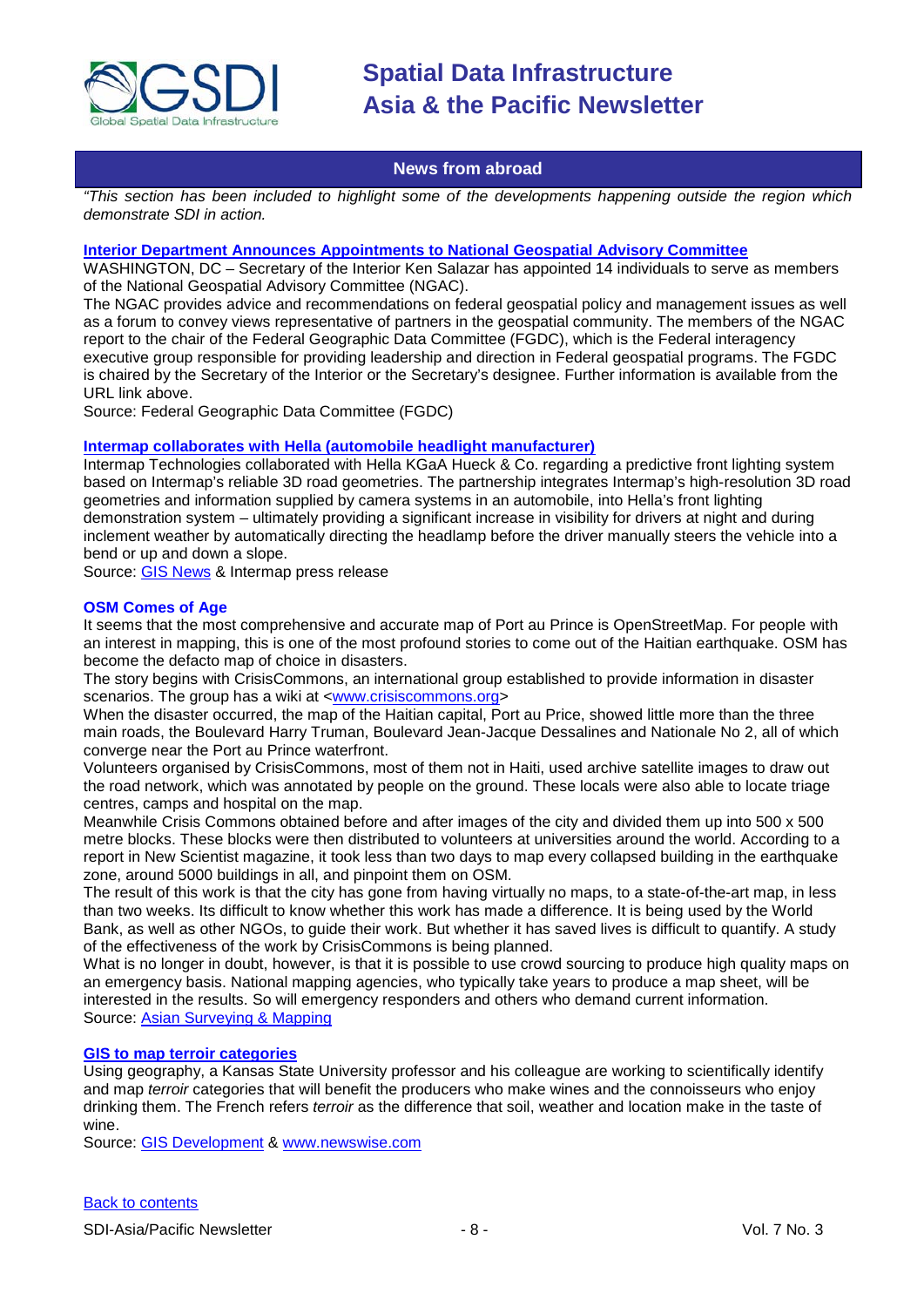

#### **[Solar flares may severely affect GPS signals](http://www.dailytech.com/High+Solar+Activity+Could+Interfere+with+GPS+Signals/article17657.htm)**

BBC News reports that over the next couple of years, the Sun will reach its period of maximum activity and solar flares will be at their highest point in years. It has made some scientists worried that GPS signals will be interfered with in a way that could cause minor issues for some GPS users. The researchers point out that the military uses a much more complex GPS system than consumers have access to and military use of GPS should not be affected.

Source: [GIS Development](http://www.gisdevelopment.net/news/viewn.asp?id=GIS:N_yroxbveqli&Ezine=feb1510§ion=News) & [www.dailytech.com](http://www.dailytech.com/)

#### **[Robot subs to map Arctic sea floor](http://www.nytimes.com/gwire/2010/02/10/10greenwire-canada-will-use-robot-subs-to-map-arctic-sea-f-45098.html)**

Two robot submarines will plunge into the Arctic next month in an effort to help Canada stake a claim to a large swath of potentially mineral-rich seafloor in the polar region. Source: [GIS Development](http://www.gisdevelopment.net/news/viewn.asp?id=GIS:N_yjqluogpbt&Ezine=feb1510§ion=News) & *New York Times*

#### **[Researchers measure soil degradation](http://www.sciencedaily.com/releases/2010/02/100209183133.htm)**

Researchers have measured the degradation of the planet's soil using the LCA (Life Cycle Assessment) and GIS. LCA is a scientific methodology that objectively analyses the environmental impacts of an activity or process, taking in the full cycle, from extraction of raw materials right through to management of the waste generated at the end of this material's useful life.

The new research shows that using the LCA in combination with GIS makes it easier to adapt the LCA to study the impacts of land use, not only in the case of desertification, but also in terms of loss of biodiversity, erosion, or even water consumption.

Source: [GIS Development](http://www.gisdevelopment.net/news/viewn.asp?id=GIS:N_olpftvcexk&Ezine=feb1510§ion=News) & [www.sciencedaily.com](http://www.sciencedaily.com/)

#### **[2000 land surveyors for 150 million people](http://compassnews.net/Ng/index.php?option=com_content&view=article&id=39928:we-have-less-than-2000-land-surveyors-in-nigeria-says-lagos-nis-boss&catid=72:property&Itemid=710)**

Nigeria has less than 2000 surveyors for a population of about 150 million people. Source: [GIS Development](http://www.gisdevelopment.net/news/viewn.asp?id=GIS:N_lvihytjqwu&Ezine=feb0810§ion%20=News) & CompassNews.net (Nigeria)

#### **[Maps of historic climate change on display](http://www.esri.com/news/releases/10_1qtr/trend-analysis.html)**

The Nature Conservancy Climate Wizard, powered by ESRI, displays free maps of historic climate change and future projected change. Climate Wizard offers scientists, planners, environmentalists and public users an intuitive means to understand and compare climate change models useful to decision making. Source: [GIS Development](http://www.gisdevelopment.net/news/viewn.asp?id=GIS:N_eusbkxvnph&Ezine=feb0810§ion%20=News) & ESRI Press Release

#### **[Map to make electrical repairs easier](http://www.timesdaily.com/article/20100220/ARTICLES/2205028/1011/NEWS?Title=Board-unveils-map-that-will-make-repairs-easier)** (USA)

The Russellville Electric Board unveiled a high-tech map of its entire electrical system - a tool officials expect will increase efficiency and speed up recovery time for outages after storms. The GIS maps of the entire electrical system down to the pole length and wire width is out now and it will help electrical workers in monitoring the grid remotely from laptops.

Source: [GIS News](http://www.gisdevelopment.net/news/viewn.asp?id=GIS:N_caegbjqrhw) & Florence, Alabama *Times Daily*

### **[NSAU \(Ukraine\) and DLR \(Germany\) agree on remote sensing data exchange](http://www.kyivpost.com/news/nation/detail/60303/)**

The National Space Agency of Ukraine (NSAU) and the German Aerospace Centre (DLR) have confirmed their mutual interest in the development of cooperation in the sphere of data exchange on remote Earth-sensing, primarily in crisis situations, according to *Kyiv Post* report.

Source: [GIS News](http://www.gisdevelopment.net/news/viewn.asp?id=GIS:N_vgneyzsldk) & the Kiev Post

### **[Assessment of Earthquake Hazard in Haiti](http://www.usgs.gov/newsroom/article.asp?ID=2413)**

The U.S. Geological Survey (USGS) issued an update to its Jan. 21, 2010, statement, which includes the aftershock probabilities for the next 30-to-90-day period and for the overall year. Here is the updated statement in its entirety from the USGS. According to the statement, the aftershock activity will continue for many months, although the frequency of events should diminish with time. Nevertheless, the threat of additional damaging earthquakes within the sequence remains. Based on the characteristics of the aftershock sequence observed so far, the probabilities of future aftershocks, as of February 23, 2010, as follows:

| Aftershock magnitude (M)                 |       | 30-day period 90-day period 1-year period |     |
|------------------------------------------|-------|-------------------------------------------|-----|
| M 5 or greater                           | 55%   | 80%                                       | 95% |
| M 6 or greater                           | 7%    | 15%                                       | 25% |
| M 7 or greater                           | $1\%$ | 2%                                        | 3%  |
| Course: Wanking Book & HCCC Nous relaces |       |                                           |     |

Source: Wonkug Baek & USGS News release

#### [Back to contents](#page-0-0)

SDI-Asia/Pacific Newsletter  $\overline{9}$  - 9 -  $\overline{9}$  - 9 -  $\overline{9}$  Vol. 7 No. 3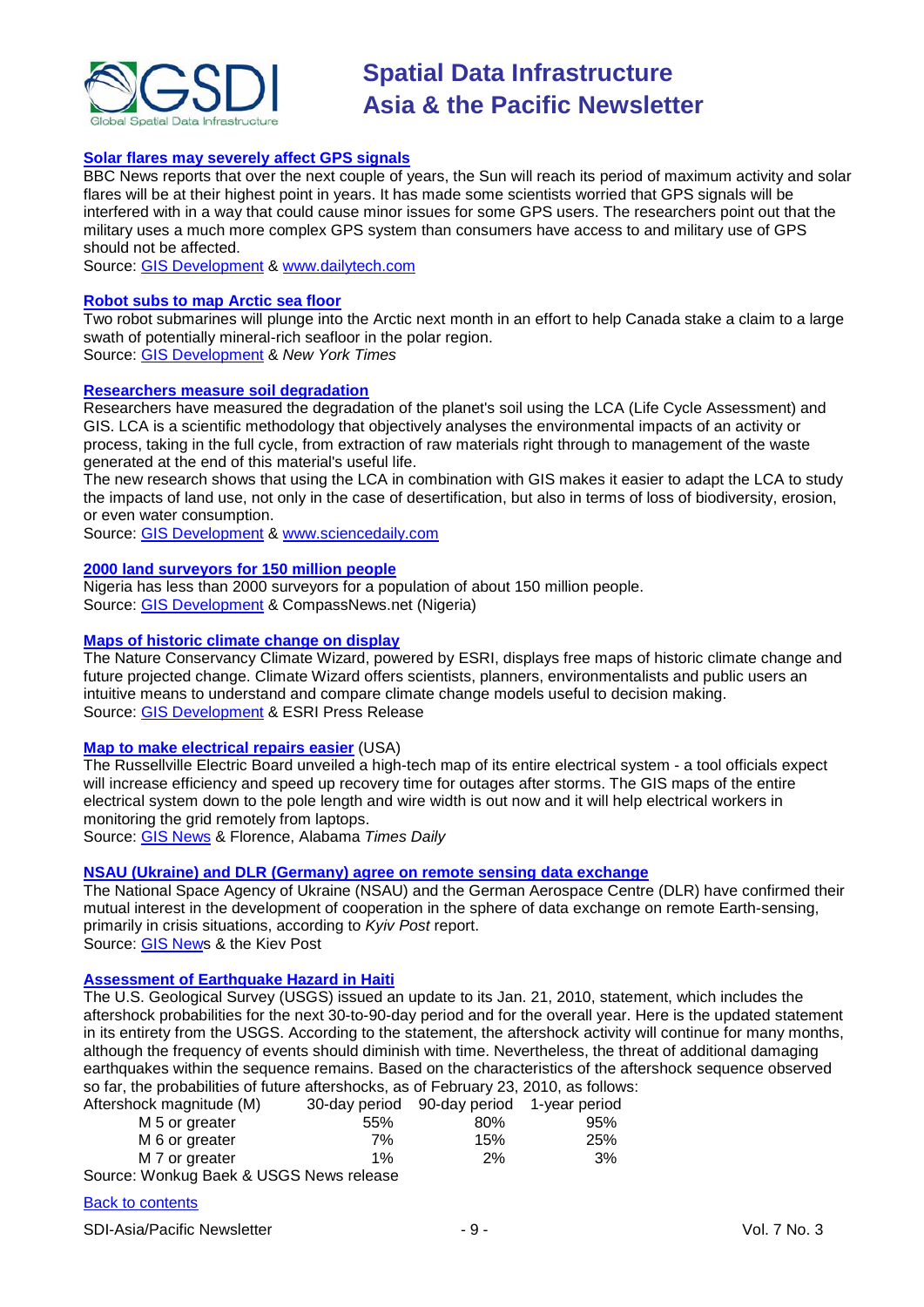

#### **URISA Completed Draft of Address Standard**

The Board of Directors of the Urban and Regional Information Systems Association [\(URISA\)](http://www.urisa.org/) has completed a draft of the [United States Thoroughfare, Landmark, and Postal Address Data Standard](http://www.urisa.org/about/initiatives/addressstandard) and has submitted it to the Federal Geographic Data Committee (FGDC) for review and comment. This draft is the result of five years of work by the URISA Address Standard Working Group (ASWG). URISA is a non-profit professional and educational association that promotes the effective use of spatial information and information technologies for the understanding and management of urban and regional systems.

Source: Wonkug Baek & URISA -> About URISA -> Board Initiatives -> Address Data Standard

#### **World Bank to drive SDI Good Practice Country Case study**

The World Bank is going to implement an 18-month project, Good Practice Country Case Study on Spatial Data Infrastructure (SDI) for monitoring development outcomes. The 'Good Practice' country in the project is the Republic of Korea and Brazil. According to the Bank's materials, the project's background is as follows:

The recently published World Development Report 2009, Reshaping Economic Geography, demonstrated the policy relevance and use of economic analysis based on GIS data. The 2009 World Development Report has spurred a wealth of studies of economic geography using GIS, which have been welcomed by Bank clients. Increasingly aware of the material and opportunity costs of bad GIS management practices, developing countries are now approaching the Bank for advice on how to develop sound Spatial Data Infrastructure (SDI). Therefore, the project is intended to synthesize lessons from global experience on how countries can manage GIS in support of their development programmes. On the basis on these lessons, technical assistance will be provided to countries who have expressed a keen interest in this service. Source: Wonkug Baek & [SDI Good Practice Country Case Studies](http://www.gsdi.org/node/250)

#### <span id="page-9-0"></span>[Back to contents](#page-0-0)

**Articles**

#### **[Conservation of wetlands in Madhya Pradesh: A case study of Ramsagar Reservoir in Datia District,](http://www.gisdevelopment.net/application/environment/wetland/Conservation-of-wetlands-in-Madhya-Pradesh-A-case-study-of-Ramsagar-Reservoir-in-Datia-District.htm)  [North Madhya Pradesh using GIS](http://www.gisdevelopment.net/application/environment/wetland/Conservation-of-wetlands-in-Madhya-Pradesh-A-case-study-of-Ramsagar-Reservoir-in-Datia-District.htm)**

by [R.J. Rao and R.K. Garg](mailto:soszool@rediffmail.com)**,** School of Studies in Zoology, Jiwaji University, Gwalior, Madhya Pradesh, India **ABSTRACT**

In India freshwater ecosystems are most threatened by the profusion of dams, loss of seasonally flooded forests, and wetlands, and deforestation of surrounding watersheds. Some of the greatest threats are diversion of surface waters, loss of riparian vegetation etc. Specific actions are needed for conservation of the water bodies through detailed scientific studies. A study has been carried out in the Ramsagar Reservoir, Datia District, Madhya Pradesh. Field surveys have been carried out to prepare Biomap of Ramsagar Reservoir by using Global Position System (GPS – make Garmin 76). Geographical coordinates, elevation, area, water depth at different points, water quality and biotic characteristics at different locations were measured with the help of GPS and other limnological equipments. By using GIS Arc View programme Landuse/Landcover, drainage, geomorphology, administrative boundary, socio-economic data has been collected from the Reservoir. Results of these studies are presented in this paper.

**Korean Geospatial Landscape : [Digital Geographic Data opens New World](http://www.koreaherald.co.kr/NEWKHSITE/data/html_dir/2010/01/25/201001250062.asp)** by Choe Byong-nam (Senior researcher from the Korea Research Institute for Human Settlements

Korea achieved brilliant economic growth through rapid industrialization. But the process left in its wake reckless territorial development and overburdened infrastructure facilities, which caused various accidents. Such side effects increased inefficiency thus undercutting national competitiveness and productivity. As part of efforts to prevent or minimize these problems, the nation uses geographic information systems technology.

[This is the 19th installment in a series of articles shedding light on Korea's territorial policies - an integral part of the nation's development strategy. Researchers from the Korea Research Institute for Human Settlements, a state-run institute committed to studying means of enhancing the use of national territory, will deal with about two dozen themes related to formulating the territorial development strategy. – Ed of the *Korea Herald*].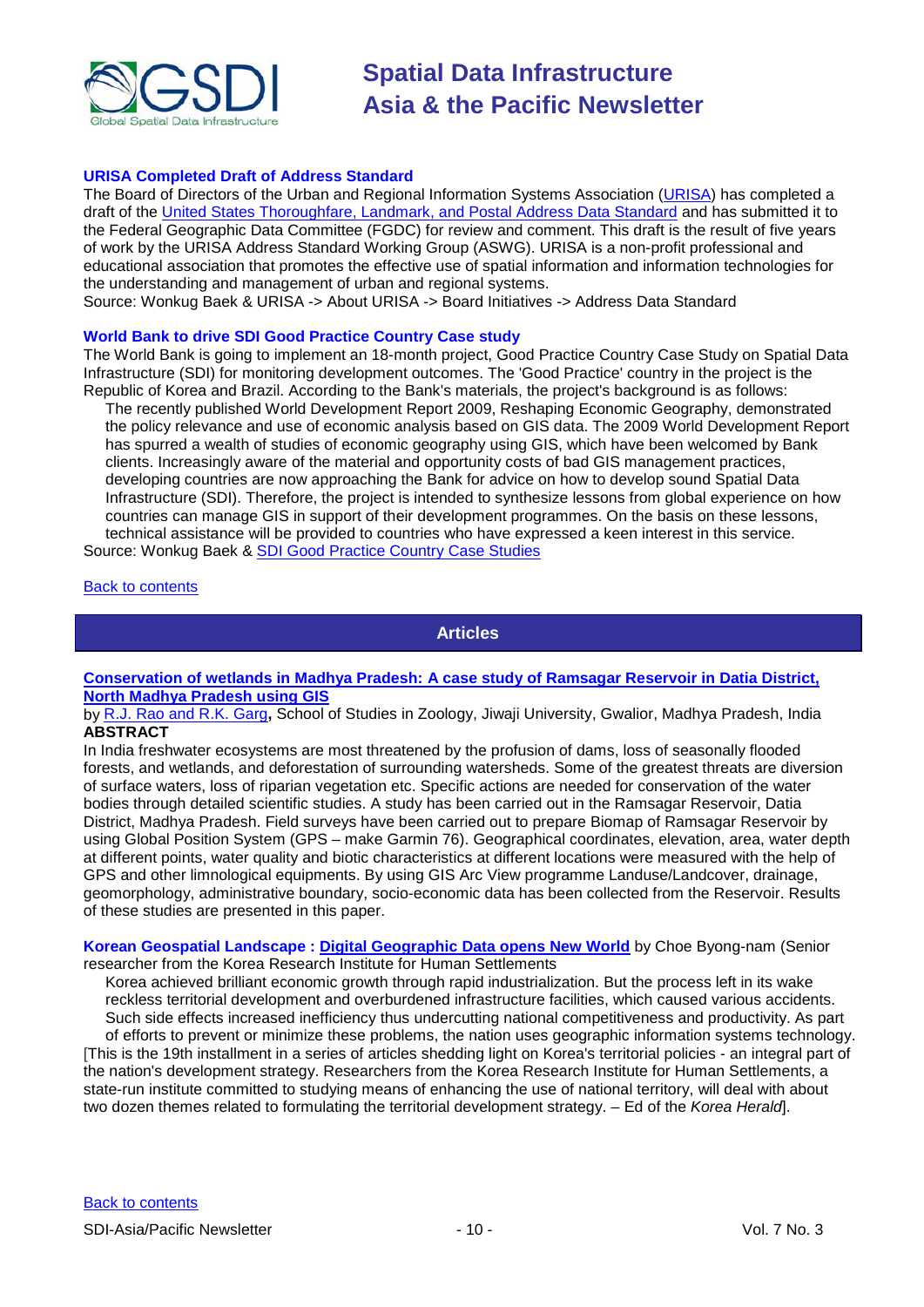

## **Books and Journals**

#### <span id="page-10-0"></span>**[SERVIR-Africa community news -](http://www.servir.net/africa/index.php?option=com_mamblog&Itemid=54&task=show&action=all&id=0&ignorecount=1) entries in January 2010**

#### **[BBC Four to explore role of maps](http://www.bbc.co.uk/pressoffice/pressreleases/stories/2010/01_january/26/maps.shtml)**

BBC Four announced two new series which will explore the fascinating and diverse subject of maps: *Mapping The World* and *The Art Of Maps*. Due to transmit this spring, the series create a "Maps Moment" on BBC Four that explores the role of maps as a unique window on history and the beauty inherent within them. However, their transmission will coincide with a British Library exhibition, *Magnificent Maps: Power, Propaganda and Art*. [**Editors' note**: while television programmes are not usually described as "books & journals" we were unable to devise a better heading for these two television documentaries.] Source: [GIS Development](http://www.gisdevelopment.net/news/viewn.asp?id=GIS:N_clfdsgpkut&Ezine=feb0110§ion%20=News) & BBC Press Release

#### **[The latest cartographic take on London](http://www.wallpaper.com/interiors/london-by-the-future-br-mapping-company/4274)**



Stretching from Richmond Park across to the Olympic site and from Hampstead Heath down to Dulwich - the new map, from *The Future Mapping* Company's founder and one-time tailor, Marcus Kirby, has been launched. It contains the whole of London in its sights. Alongside the usual highways and byways, Kirby has highlighted an array of cycle routes across the city - including greenways through parks and canals, off-carriage cycle ways and routes recommended by fellow cyclists. Available as a single 1.3 x 1m print on high quality silk-coated paper, the new London map also comes in both magnetised and framed formats. Lithograph printed in order to achieve a wider, brighter range of colours -

and featuring both metallic and fluorescent inks - the latest print from *The Future Mapping* Company is a challenge to the Ordnance Survey standard. Source: [GIS News](http://www.gisdevelopment.net/news/viewn.asp?id=GIS:N_dyhklbcmro&Ezine=feb1510§ion=News) & wallpaper.com

#### <span id="page-10-1"></span>[Back to contents](#page-0-0)

# **Just for Fun !**

#### **[SuperGeo Integrates GPS and GIS Learning into](http://news.gislounge.com/2010/02/supergeo-integrates-gps-and-gis-learning-into-treasure-hunting-game/?utm_source=feedburner&utm_medium=feed&utm_campaign=Feed%3A+GeospatialPressReleases+%28Geospatial+Press+Releases%29) Treasure Hunting Game**

SuperGeo Technologies, the leading global provider of complete GIS software and solutions, develops an interesting application that integrates geographic information system (GIS) as well as global positioning system (GPS) concepts into Treasure Hunting Game. Treasure Hunting Game is a challenging and educational outdoor activity applying GPS and GIS concepts. Further information available from URL link above. Source: GISLounge

#### **[Navigation Ability May Be Linked to Genes](http://www.dailyindia.com/show/357637.php)**

A new research has linked genes to our ability to orient ourselves to the world around us and then navigate through it.

Source: [Asian Surveying & Mapping](http://asmmag.com/news/navigation-ability-may-be-linked-to-genes) & DailyIndia.com

#### **[Mapping Mishap: PM calls out minister for 'Route 66'](http://www.phnompenhpost.com/index.php/2010012831200/National-news/mapping-mishap-pm-calls-out-minister-for-route-66.html)**

Cambodian Prime Minister Hun Sen on Wednesday called Minister of Public Works and Transport Tram Iv Tek a "gang minister" after the senior official changed the number of National Road 67 to 66, creating cartographic confusion. Speaking at the opening of construction on National Road 62, which runs from Kampong Thom to Preah Vihear, the premier said Tram Iv Tek had acted recklessly in renaming National Road 67, which links Siem Reap to the border with Thailand in Oddar Meanchey. "The international border gate … calls it number 67, so there is no need to change it," Hun Sen said. "Why do you need to change so much? I lost the number, and now even the prime minister is confused. I beg you, stop changing the road numbers," Hun Sen said, adding that the minister was behaving like a gangster by changing numbers without consulting the proper authorities. "I announce today to cancel this and keep 67 as its number," Hun Sen said. Source: [Asian Surveying & Mapping](http://asmmag.com/news/cambodia-route-66-creating-cartographic-confusion) & The Phnom Penh Post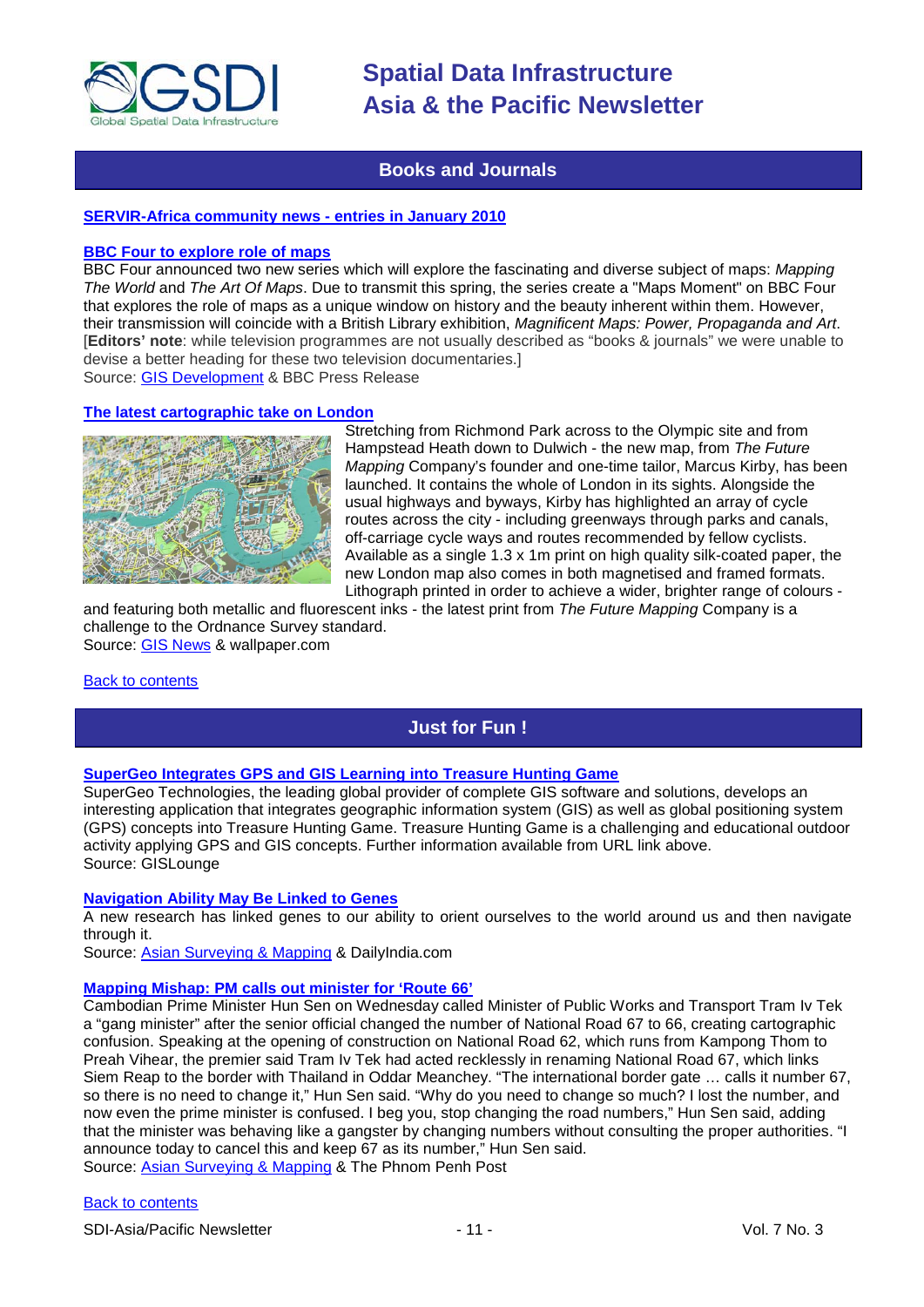

#### **[Newspaper](http://www.newseum.org/todaysfrontpages/flash/) Map**

Here is an interesting geo-enabling application, **Newspaper Map**. It displays these daily newspaper front pages in their original, unedited form.

Just put your mouse on a city anywhere in the world and the newspaper headlines pop up. Double click and the page gets larger...you can read the entire paper on some if you click on the right place.

And, this site changes every day with the publication of new editions of the paper. Source: reported by Wonkug Baek

#### **[Man in A Box: Tim Shaw Locked in Box, Live Stream to World](http://www.nowpublic.com/tech-biz/man-box-tim-shaw-locked-box-live-stream-world-2573274.html)**

That's the name of the live stream project Tim Shaw is cooking up for Justin.tv. Shaw, a controversial UK broadcaster, will lock himself in a 3 foot high, 4.5 foot wide and 8 foot long box, with only a video camera for company. The box will be moved to a location Shaw is unaware of. Shaw will get food and water through a sliding hatch, but will have no social interaction whatsoever. His only friend will be an audience that can't talk back. Each day, Shaw will receive a daily clue as to his whereabouts, which



he'll share with his audience. **The first person to piece together his location will receive £30,000**. If no one guesses his location, Shaw will remain locked up for the full 30 days.

[**Editors' note**: the wiser co-editor insisted this item be included under "Just for Fun" and overrode her less wise co-editor who wanted to include it under "Funding Opportunities, Awards, Grants".] Source: NowPublic.com & [CNet News](http://news.cnet.com/8301-17852_3-10451143-71.html) & [Zimbio.com](http://www.zimbio.com/Tim+Shaw/articles/hSEqjlLmjsx/DJ+Tim+Shaw+spend+30+days+steel+box)

#### **[Rama's Bridge: Earth Image of the Week](http://www.earthweek.com/2010/ew100226/ew100226x.html)**

Generally cloud-free conditions across South Asia on February 22, 2010, provided a striking view of a unique geological feature connecting India and Sri Lanka. Rama's Bridge, also known as Rama Setu and Adam's Bridge, is a 30-mile string of limestone shoals that geological clues indicate was an ancient land connection between the two countries.

Source: [Asian Surveying & Mapping](http://asmmag.com/news/rama-s-bridge-earth-image-of-the-week-) & EarthWeek.com

#### <span id="page-11-0"></span>[Back to contents](#page-0-0)

# **Training Opportunities**

#### **[United Nations University and ESRI to Collaborate on GIS Research and Training](http://news.gislounge.com/2010/02/united-nations-university-and-esri-to-collaborate-on-gis-research-and-training/?utm_source=feedburner&utm_medium=feed&utm_campaign=Feed%3A+GeospatialPressReleases+%28Geospatial+Press+Releases%29)**

ESRI and United Nations University (UNU) recently approved a memorandum of understanding (MOU) at the university's headquarters in Tokyo, Japan. They will collaborate on research, create Centers of Excellence, promote the exchange of graduate students, and provide geographic information system (GIS) training opportunities within and by UNU.

Source: GISLounge

#### **[Demographic and Health Surveys](http://www.measuredhs.com/wn1/reports/Demographic%20health%20surveys_final%20flyer.pdf) (DHS) course in Kenya**

University of Nairobi Enterprises and Services Ltd is offering a professional short course on Demographic and Health Surveys for Health for June 21-25, 2010 in Nairobi, Kenya. The course provides an overview of the DHS surveys and how to use DHS data to improve health programs.

Demographic and Health Surveys (DHS) are nationally-representative household surveys that provide data for a wide range of monitoring and impact evaluation indicators in the areas of population, health, and nutrition. Demographic and Health Surveys provide countries with a standardized tool to obtain indicators for the effective monitoring of national programs such as those on HIV/AIDS, health and family planning services available in a<br>country. Contact: Prof. Mwanthi [Contact: Prof. Mwanthi](mailto:mmwanthi@uonbi.ac.ke)

Source: Kate Lance

#### **[The New Professional Spatial Information Programs](http://www.geom.unimelb.edu.au/future/masters.html)** at the [University of Melbourne](http://www.unimelb.edu.au/)

In 2008 the University of Melbourne started to transform all their professional education into 3+2-year programs, as Australia's first and still only university. One of the reasons is clearly a broader international acceptance of the degrees, if we look, for example, at the transition in Europe following the Bologna Declaration for an improved comparability of degrees across Europe). Another reason is responding to demands from industry for

#### [Back to contents](#page-0-0)

SDI-Asia/Pacific Newsletter  $\sim$  12 - 12 - Vol. 7 No. 3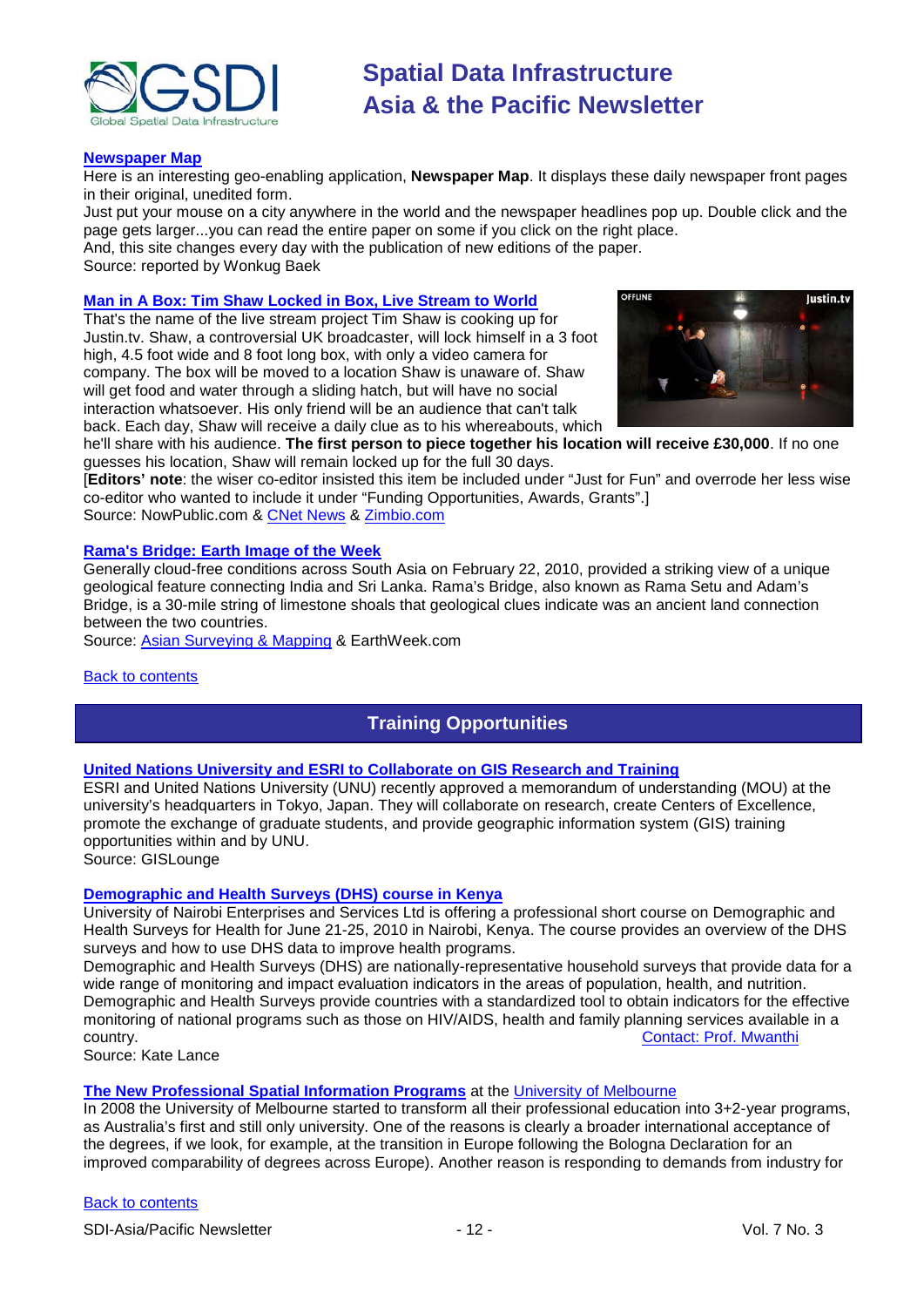

a broader education and more general skills of university graduates. This way the University of Melbourne offers now distinctive, premium education programs on the Australian market.

In 2010 the transformation completes with the introduction of the new professional 2-year master programs, after the introduction of a broader education in 3-year bachelor programs over the previous years. Two of these master programs are relevant for the GSDI community: the *Master of Engineering (Geomatics)* and the *Master of Spatial Information Science*. Within this program structure we will educate graduates for the surveying and land administration profession primarily through the Master of Engineering (Geomatics), and for the larger spatial information industry primarily through the Master of Spatial Information Science. **Master of Engineering (Geomatics)**

One of these new master degrees is the *Master of Engineering (Geomatics)*. The master can either be taken after a Bachelor of Environments or a Bachelor of Science at the University of Melbourne, which both offer a major in Geomatics. The major makes 9 out of 24 subjects; the rest of the subjects can vary significantly. With this broad undergraduate education and the major in their pockets, students continue with a two-year Master of Engineering (Geomatics). Alternatively, for students with other undergraduate educations, the Master of Engineering (Geomatics) can be taken as a three-year program, where the first year is for catching up with the subjects of the undergraduate major.

Both pathways are provisionally accredited by Engineers Australia and the Surveyors Registration Board of Victoria. They are already fully accredited by the Royal Institution of Chartered Surveyors.

### **Master of Spatial Information Science**

The *Master of Spatial Information Science* can be taken with any (relevant or related) first degree. It is also a professional two-year master program, but with a different focus and aiming for the broader spatial information industry beyond surveying and land administration. It comes even with a minor: besides a strong education in spatial information subjects, students will choose subjects from other master programs to shape their individual profile and qualification, for example combining spatial information with economics, with computer science, with information science, with planning, with environments, with construction, or with public health. It is their choice.

This way, we believe our future graduates will come with a broader horizon, and will be prepared for the flexibility required by an increasingly dynamic technological and economical environment in the spatial information industry.

### **[Forestry GIS User Group Opens for Membership](http://www.vector1media.com/news/top-stories/53-corporate-news/8187-forestry-gis-user-group-opens-for-membership)**

ESRI has launched a new user group specifically for its forestry and timberland management customers. The newly formed ESRI Forestry Group (EFG) will build opportunities for foresters to learn about business solutions, network with like-minded professionals, and develop professional growth. Source: Vector1Media

#### **UNIGIS MSc now in Australia**

The international UNIGIS MSc postgraduate degree is now offered in Australia through the UNIGIS study centre at the University of Canberra, ACT. Students are invited to enrol in a joint programme combining the capacities from the University of Canberra and University of Salzburg, Austria.

This new UNIGIS study centre is led by Prof. George Cho at the Institute of Applied Ecology, University of Canberra. It offers in-service distance education for professionals interested in GIS and Geoinformatics. Courses towards the MSc will be launched with an on-site workshop in later in 2009 and lead students to recognized international academic degrees.

Source: [http://www.unigis.net](http://www.unigis.net/)

#### **[Trimble Seminars](http://www.trimble.com/mgis/webinars.shtml)**

Trimble will launch a new series of web seminars for people with an interest in GPS and GIS. They will be offered every 4-6 weeks. The schedule for upcoming Webinars includes: an introduction to the new Yuma rugged tablet computer and VRS. Visit the [Trimble website](http://www.trimble.com/mgis/webinars.shtml) for more information. Source: Asian [Surveying & Mapping](http://www.asmmag.com/news)

### **Web Map Gallery**

### [Web Map Gallery](http://www.directionsmag.com/webmapgallery/) | [Contribute Web Map](http://www.directionsmag.com/webmapgallery/?duty=Contribute)

Web Map Gallery is a resource for readers to see what others geospatial professionals have created. We encourage you to contribute to the gallery so that all may benefit from the breadth of geospatial applications

#### [Back to contents](#page-0-0)

SDI-Asia/Pacific Newsletter  $\sim$  13 - 13 - Vol. 7 No. 3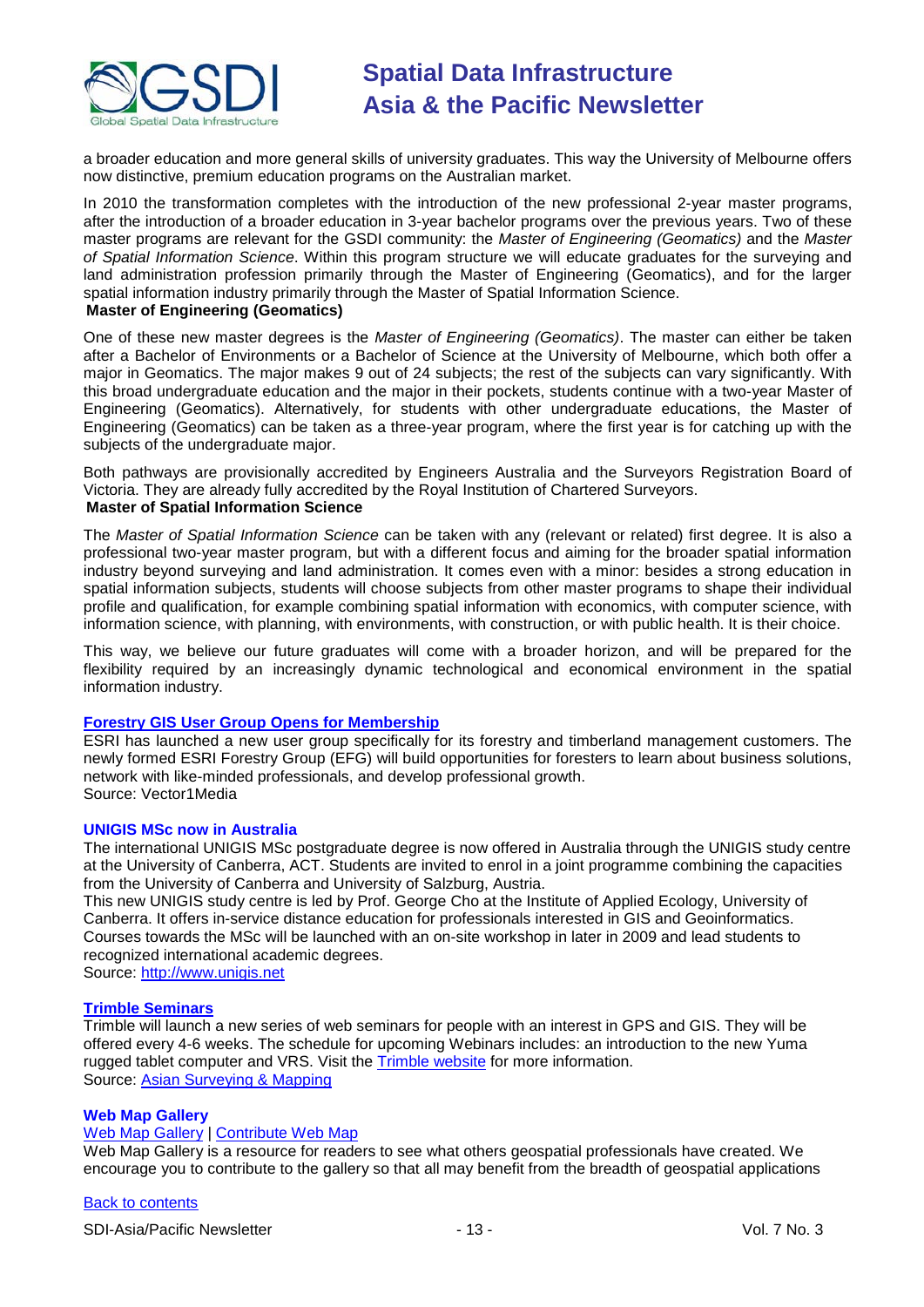

now being used in many industries. Please feel free to use the link "Contribute Web Map" above to add your own Internet-based mapping application with as much information as necessary to explain your contribution. Source: [Directions Magazine](http://www.directionsmag.com/webmapgallery/)

#### **[GIS software training by ESRI](http://training.esri.com/gateway/index.cfm?fa=trainingOptions.gateway)**

ESRI now offers access to more than 40 beginning, intermediate, and advanced instructor-led GIS courses through a variety of training alternatives and venues including

• Video teleconferencing training at the ESRI learning centers

• Virtual Classroom **online training delivered to students' own workplaces or home computers** Source: GIS News

#### **[ESRI Training Program](http://www.esrisingapore.com.sg/training.html)**

ESRI in Singapore has released its training schedule for the first part of 2010, up to next February. Seats are reserved on a 1st-come, 1st-served basis, upon registration. Training prerequisites will be as indicated in the course notes. For course outlines, contact [ESRI](mailto:training@esrisa.com) direct.

#### **[Geospatial technology update seminars scheduled for SE Asia](http://www.esri.com/news/releases/10_1qtr/geo-tech.html)**

ESRI and GIS Development will present free seminars to mapping agencies in Southeast Asia. The Geospatial Technology Update seminars will take place in Jakarta, Indonesia; Bangkok, Thailand; Hanoi, Vietnam; Kuala Lumpur, Malaysia; and Manila, Philippines; beginning in January 2010. The seminars will outline technology trends in the geospatial community including how to take advantage of the Web 2.0 environment, the integration of topographic and remotely sensed data, and how to best offer published data via cloud computing. Mapping organization staff members and managers and their affiliates, including national hydrographic and aeronautical agencies, are invited to attend the free, daylong program in their respective cities. For more information and to register, visit [http://www.GISdevelopment.net/GTUS.](http://www.gisdevelopment.net/GTUS) For more information on how mapping agencies use GIS software, visit [www.esri.com/maps](http://www.esri.com/maps)

#### **FOSS 4G 2010 Workshops - Barcelona, Spain.**

The Free and Open Source Software for Geospatial (FOSS4G) conference is pleased to announce this year's Workshops panel.

Workshops are a unique experience to learn about open source software from the experts in a hands-on environment. Workshops are 3 hour courses presented in full computer labs, with two attendees per computer, in the Barcelona School of Computer Science.

We are offering 14 workshops this year, in two sessions, on Monday afternoon, September 6, and on Tuesday morning, September 7. When registering, workshop attendees will be asked to choose one workshop in each session.

Following is a brief description for each workshop. For more detailed information and registration, please visit the FOSS4G 2010 web page: [<http://2010.foss4g.org>](http://2010.foss4g.org/).

In the Conference web page you will also find the Tutorials panel, to be held during the conference days, September 7-9, which are included in the conference fee. And you can take the opportunity to book the gala dinner tickets too.

Workshops have a high demand, and classroom capacity is limited. Register soon, dont't miss them!

#### **September 6 Workshops (Monday afternoon, 15-18h)**

W-01: Web mapping with GeoServer

Attendees will learn how to load, publish, and share geospatial data with GeoServer. Discussion will include navigating the GeoServer user interface, loading and publishing data, OGC web services, and styling data with SLD. Also showcased will be Styler, a browser-based graphical style (SLD) editor.

#### W-02: gvSIG 1.9 user workshop

The main objective of the workshop is to show the new features included in the last stable version of gvSIG desktop (1.9). Also a brief introduction on gvsig.org, the main collaborative web portal of the gvSIG project.

#### W-03: Setting up an OpenStreetMap rendering toolchain

This workshop will walk the participants through getting raw OpenStreetMap data, rendering map tiles with Mapnik, and displaying them with OpenLayers. They will learn how to install and configure a mimic of the main OpenStreetMap toolchain, using the same technologies, that can be later customised to render other datasets.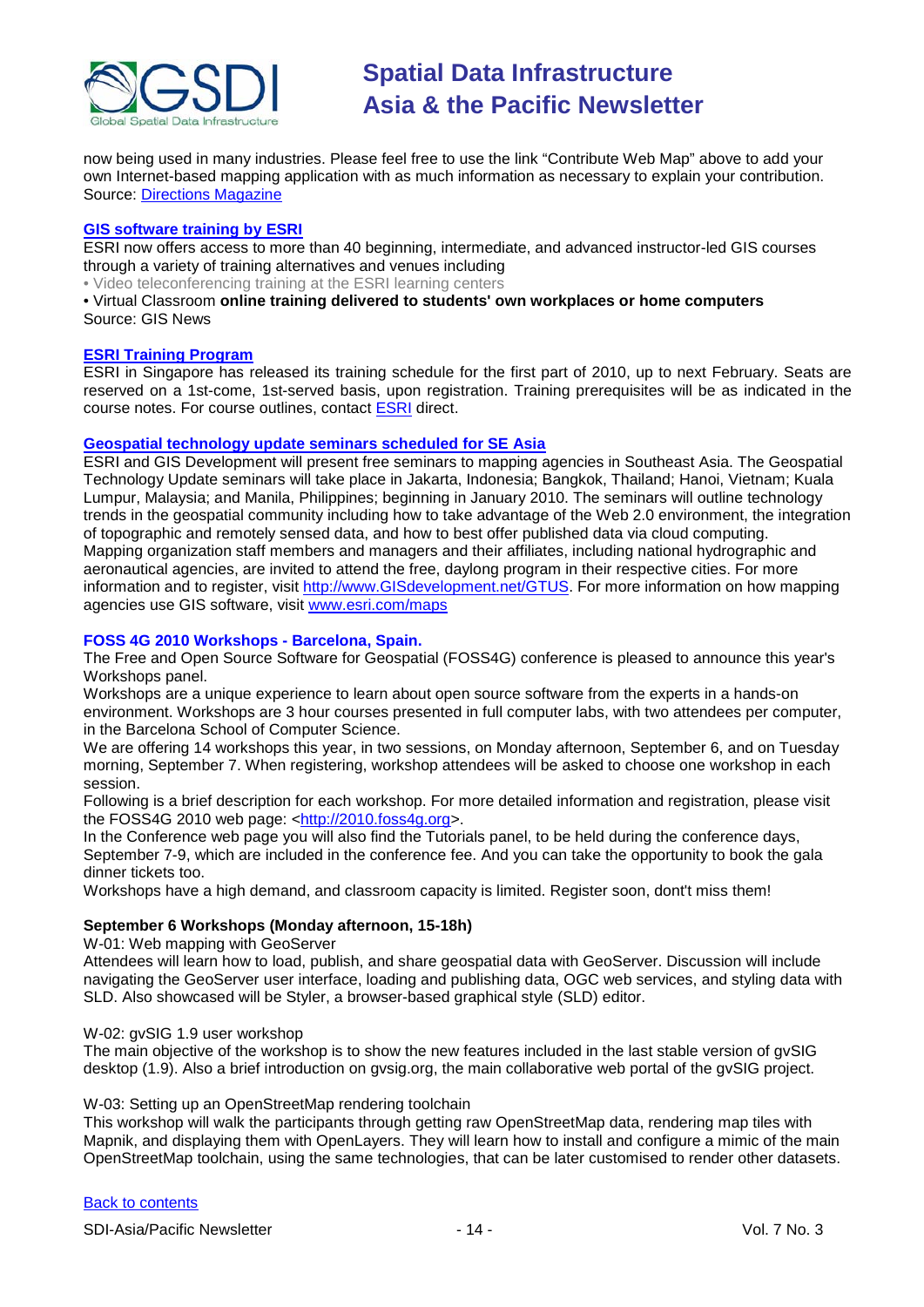

#### W-04: Introduction to PostGIS

PostGIS is an open source spatial extension to the PostgreSQL open source enterprise relational database. Spatial databases such as PostGIS, Oracle Spatial and DB Spatial are used for high-performance multi-user access to large seamless data sets. If you are managing large volumes of read/write spatial data, using a spatial database can improve access speed, ease management overhead and guarantee data integrity. Built as an object extension to PostgreSQL, PostGIS has been certified as "Simple Features for SQL" compliant by the Open Geospatial Consortium.

#### W-05: Introduction to the Mapbender geoportal framwework

This workshop gives an in-depth introduction to the software Mapbender, a managed, web based geoportal framework. Mapbender is implementing the publish / register, find, bind, execute paradigm for geospatial data. The focus of the workshop lies on building web mapping applications with distributed Spatial Data Infrastructure components and how to manage user access. All this will be done by using Mapbender's administration interfaces, without the need to modify any source code.

#### W-06: Solid web mapping with Python

Covers the Shapely and GeoJSON libraries from the GIS Python Lab. It shows how to use these libraries together with SQLAlchemy and its GIS extension, GeoAlchemy, to create HTTP web services in an application developed with the Pylons web development framework. The workshop then teaches how to use MapFish to make the development of GIS web services easier.

#### W-07: Practical introduction to ZOO, the powerful WPS platform

The ZOO-Project provides a WPS (Web Processing Service) compliant and developer-friendly framework to easily create and connect OGC Webservices. During this workshop, participants will install the ZOO-Kernel and related material on their computers; upon installation the users will be ready to use and implement WPS 1.1.0 services.

#### **September 7 Workshops (Tuesday morning, 9-12h)**

W-08: Getting started with MapServer

This hands-on workshop is intended as an introduction to Web mapping with the University of Minnesota MapServer. The participants will go through the process of setting up a MapServer environment which includes configuring a Web server and creating a MapServer application.

W-09: Quantum GIS and PostGIS: Solving spatial problems and creating web-based analysis tools Quantum GIS (QGIS) is a powerful open source GIS desktop application. It excels at viewing and manipulating a wide variety of GIS data and services, performing geographic analysis and preparing data for MapServer and GeoServer applications. QGIS has an extensible "plug-in" architecture and now provides comprehensive support for using and managing PostGIS databases. This workshop/tutorial will give students hands-on experience for applying QGIS to real-world spatial analysis problems and the development of PostGIS tools for web-based mapping and services.

#### W-10: FOSS4G routing with PgRouting tools, OpenStreetMap road data and GeoEXT

pgRouting adds routing functionality to PostGIS. This introductory workshop will show you how. It gives a practical example of how to use pgRouting with OpenStreetMap road network data. It explains the steps to prepare the data, make routing queries, assign costs and use GeoExt to show your route in a web-mapping application.

#### W-11: Working with OpenLayers

This workshop will guide participants through the library core, providing the experience necessary to build interactive mapping applications. We will cover best practices for dealing with a variety of raster and vector data sources, investigate client side styling, and discuss options for integrating OpenLayers with other JavaScript libraries.

#### W-12: GeoNetwork for dummies, or how to setup an SDI in 3 hours

The workshop will focus on the implementation of a GeoNetwork opensource based catalog to serve and access geospatial data in a Spatial Data Infrastructure. A local catalog will be installed and configured. Harvesting of spatial data resources from remote servers will be configured and geospatial web map services will be set up using the embedded GeoServer and configured for access through the catalog web interface.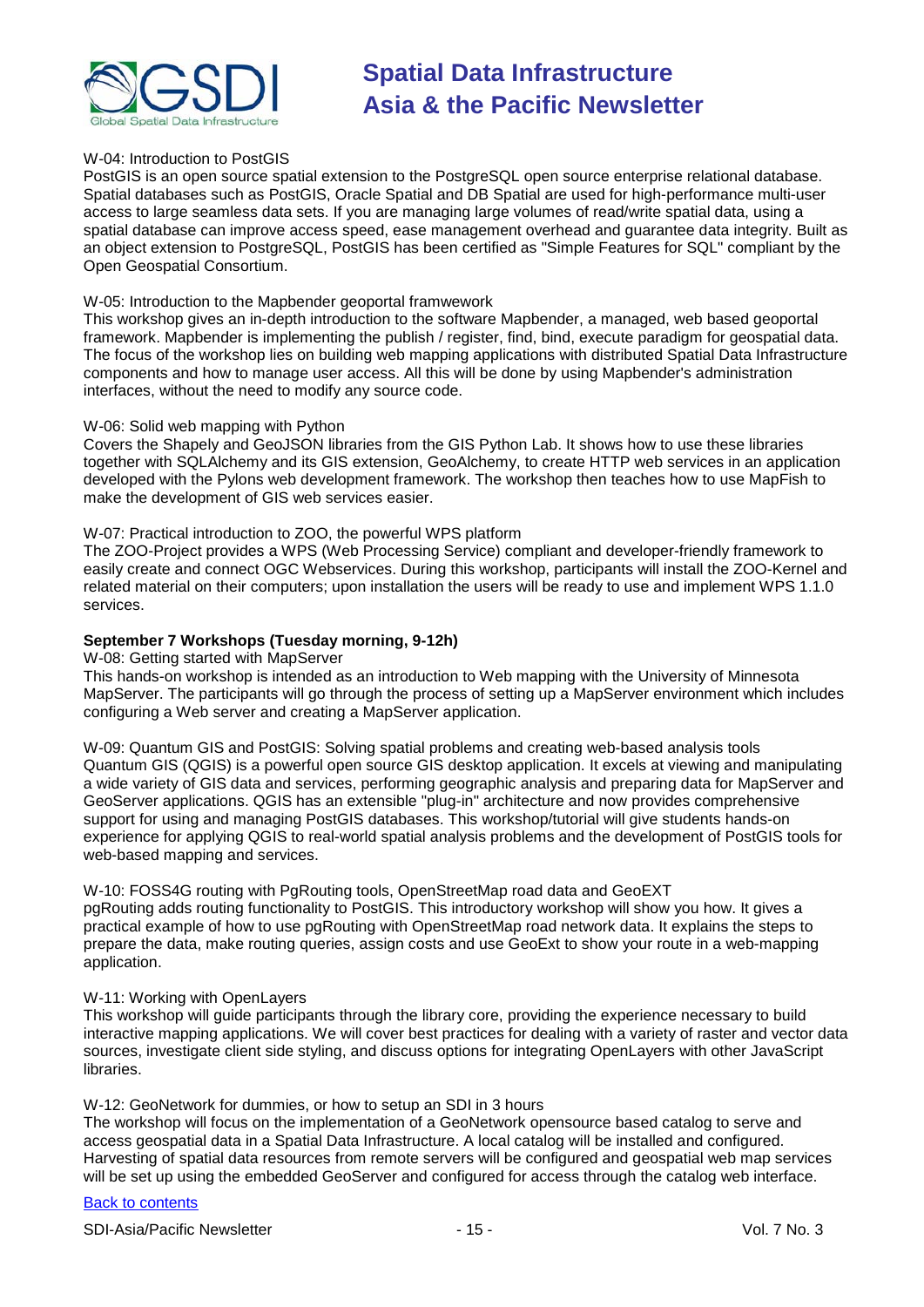

#### W-13: Geospatial for java

This GeoTools session is back by popular demand in a new long format workshop. Offering a visual introduction for Java developers we will exploring how you can integrate GIS services into your next project. For those new to the GeoSpatial scene we provide an introduction to current concepts and projects, and how to avoid common pitfalls.

#### W-14: Practical introduction to GRASS

The workshop has two parts: a brief GRASS overview and a hands-on session by the attendees. The aim is to allow the first time users to understand the logic of the software and to experiment some significant, although necessarily limited, data processing for technical and environmental GIS applications. The workshop provides a brief introduction to GRASS and then a step by step tutorial to guide beginners in the basic applications of the software, highlighting GRASS' interoperability with other FOSS and proprietary software. Source: [FOSS4G 2010 press release 5](http://wiki.osgeo.org/wiki/FOSS4G_2010_Press_Release_5)

#### <span id="page-15-0"></span>[Back to contents](#page-0-0)

# **Funding Opportunities, Awards, Grants**

### **There are** two **[mapping contests of note.](http://gislounge.com/mapping-contests/)**

The first i[s ESRI's 2010 Mashup Challenge:](http://www.esri.com/software/mapping_for_everyone/api/mashup.html) "Create an innovative mashup using ArcGIS Online and Web Mapping APIs". Four cash prizes are available with a top prize of \$10,000. Second place wins you \$5,000 and third and fourth place are \$2,500 each. **The deadline is March 5, 2010.** Second, Microsoft is offering you a chance to win a \$100 gift card for trying out Bing Maps.

Source: GISLounge

#### **[MapGuide Project Sponsorship Program](http://mapguide.osgeo.org/sponsorship)**

The MapGuide Project Steering Committee is pleased to announce the MapGuide Open Source Project Sponsorship and Donation program. This program provides a source of funding to help ensure the continued success of MapGuide Open Source. The full details of the program are available at the URL link above. Source: [OSGeo](http://www.osgeo.org/node/978)

#### **[NAVTEQ Global LBS](http://developer.navteq.com/site/global/market/lbs_challenge/p_lbs_home.jsp) Challenge**

The NAVTEQ Global LBS Challenge is focused on driving the development and visibility of innovative locationbased solutions (LBS) for wireless devices. The Global LBS Challenge has become the premier event in the wireless industry and a global symbol of LBS innovation and opportunity. From business applications to sports, travel and security, integrating the accuracy and richness of NAVTEQ digital map data facilitates the discovery of the next wave of LBS using dynamic positioning technology.

Winners are chosen by a panel of distinguished judges in each of five regions. Since the launch of the NAVTEQ Global LBS Challenge, over 32% of the finalist companies have gone on to receive venture capital funding or launched commercially-distributed applications, many on major wireless carriers.

Further information on the registration process is available from [here](http://developer.navteq.com/site/global/market/lbs_challenge/p_lbs_home.jsp)

Thanks to Kate Lance & Wonkug Baek for this update on the Challenge:

**UPDATE: [Eight new sponsors for NAVTEQ LBS Challenge](http://corporate.navteq.com/webapps/NewsUserServlet?action=NewsDetail&newsId=824&lang=en&englishonly=false) Microsoft, Intel, Digital Globe, Alcatel-Lucent, Atlas CT, Imagination Technologies and Mobile Distillery** are the new added sponsors to the list. Previously announced sponsors were HTC, Blackberry, deCarta, DeviceAnywhere and Tanla. These sponsors are contributing to a prize pool valued at over \$10 million, mostly made of professional licenses (maps, geospatial platforms, software testing tools, etc). Source: NAVTEQ

#### **Earn a PhD in Fuxin**

Professor Xu Aigong is seeking PhD students to study under him at Liaoning Technical University in Fuxin, China. His subjects of interest include geodesy and geomatics, GNSS, GIS and intelligent transportation systems. Students may be eligible for support under the 2010 Liaoning Provincial Government Scholarship Program. Email [Prof. Xu](mailto:%22xu_ag@126.com%22) for details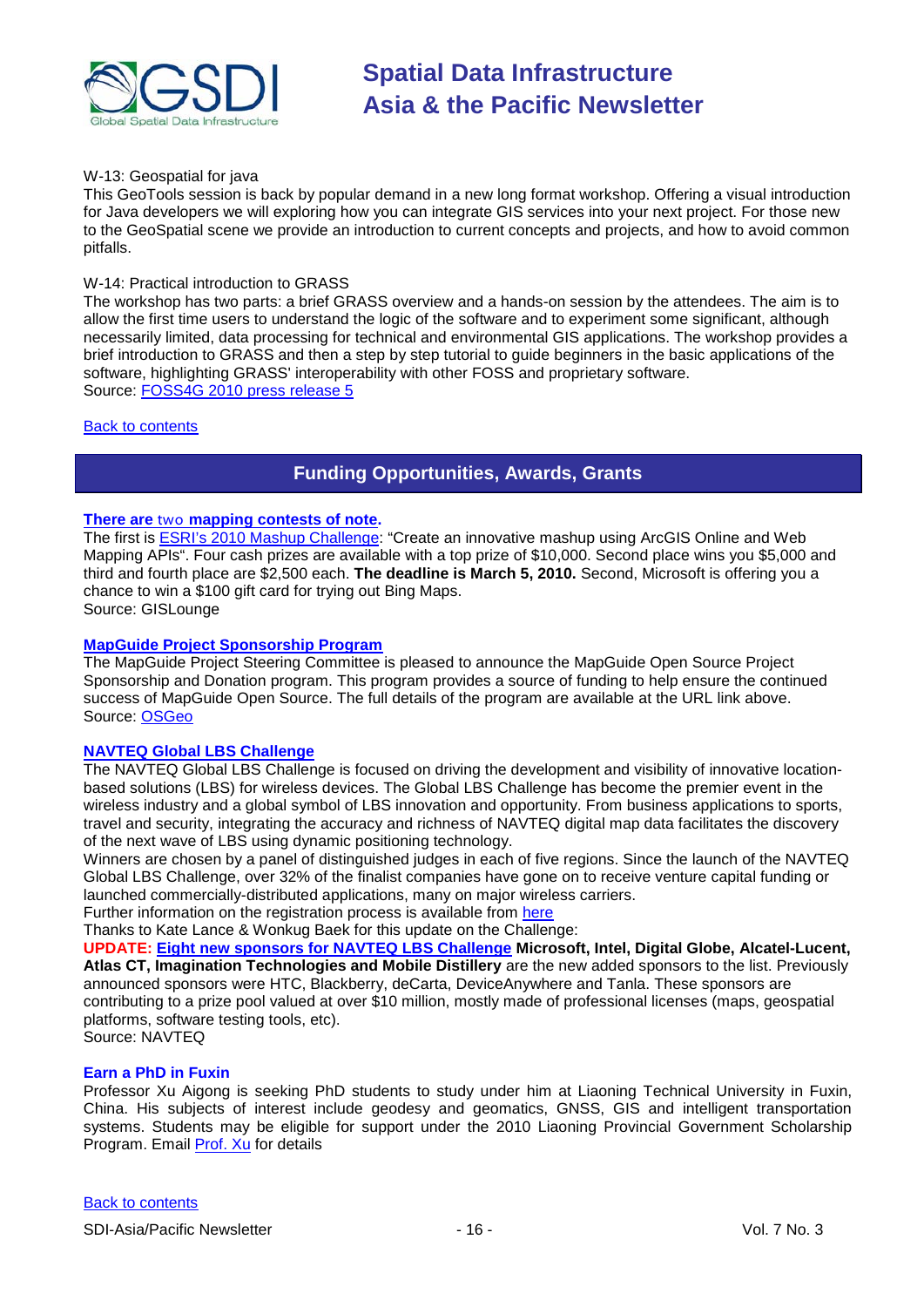

### **Employment Opportunities**

#### <span id="page-16-0"></span>**GIS/Web Development Manager, Kabul**

We have a position vacancy for a GIS/Web Development manager based in Kabul. Further details pasted below. Role will be about 12mths initially, with potential for extension for a further couple of years. Salary scale is based on your personal history plus a small bump as per normal USAID practice, plus 70% in danger and away from home allowances and paid in US dollars. Paid time off is up to 3mths per year, includes 2 return trips to home or a place of your choice, and 2 other trips where they drop you at Dubai or Delhi, and includes full medical and life insurance. Food, accomodation (secured by nepalese ghurkas and local security), laundry and most other needs are catered for. If you're single, move to Australia first, take the job and enjoy tax free status for development work. We live next to a supermarket.

The environment does have its risks of course as you will have seen on the news, but the workplace environment is relatively safe. You arent normally exposed to the stuff you see on TV, and its nothing like Iraq. You can leave the compound, go to cafes' bars and restaurants, also a local shopping mall, and other activities. If you have queries I am happy to answer, but in the meantime, please send me your resume.

Duane Wilkins, GIS Manager | Afghanistan Infrastructure Data Centre | 34.534058° 69.177744° Regional Command South and West, Health, Education, Infrastructure Liaison USAID Human Resources and Logistical Support Program II Ph: +93 700 219 622 [Email.](mailto:dwilkins@ird-hrls.org)

**Spatial Jobs Online (Australia) Because of tight application closing dates the editors provide these**  websites for employment seekers to access directly: <<http://www.spatialjobs.com.au/> > and < [http://www.GISjobs.com.au](http://www.gisjobs.com.au/) >

#### **Looking for a GIS - Geomatics Job in Canada?**

Here are some links: 1) [Geomatics Canada Job Site;](http://geomaticscanada.com/jobs.cfm) 2) [GeographyJobs.ca;](http://www.geographyjobs.ca/) 3) [GoGeomatics Canada;](http://canada.gogeomatics.net/frmHome.aspx) 4) [Geomatics Employment Center](http://gisjobs.ca/)

<span id="page-16-1"></span>Source: V1 Magazine

### **Conference Proceedings**

#### **[5th gvSIG Conference Proceedings available](http://jornadas.gvsig.org/comunicaciones/reports)**

The videos of the report sessions and workshops at the 5th gvSIG Conference, that were held the first week of December 2009, are available already.

All the videos are available with English and Spanish audio. They are available to be downloaded directly as well as to be visualized online.

With this publishing, we pretend to bring the Conference closer to the interested people that couldn't attend the event, having the possibility to access to the recording of the different sessions.

#### <span id="page-16-2"></span>[Back to contents](#page-0-0)

### **Conferences, Events**

For upcoming events of global or major international interest, please visit the [upcoming conference list o](http://gsdi.org/events/upcnf.asp)n the GSDI website.

#### **[FIG 2010 Pre-Congress Program](http://www.asmmag.com/news/fig-2010-pre-congress-program)**

Online registration is now open for the FIG surveying congress to be held in Sydney, 11-16 April 2010. A local surveyor, John Brock, has arranged a history seminar on the two days leading up to the congress (9-10 April). Technical tours have also been organised, including a boat trip to historic Fort Denison. Source: [Asia Surveying and Mapping Magazine](http://www.asmmag.com/news/fig-2010-pre-congress-program)

### [Back to contents](#page-0-0) **The editors welcome news of conferences & events from the newsletter subscribers**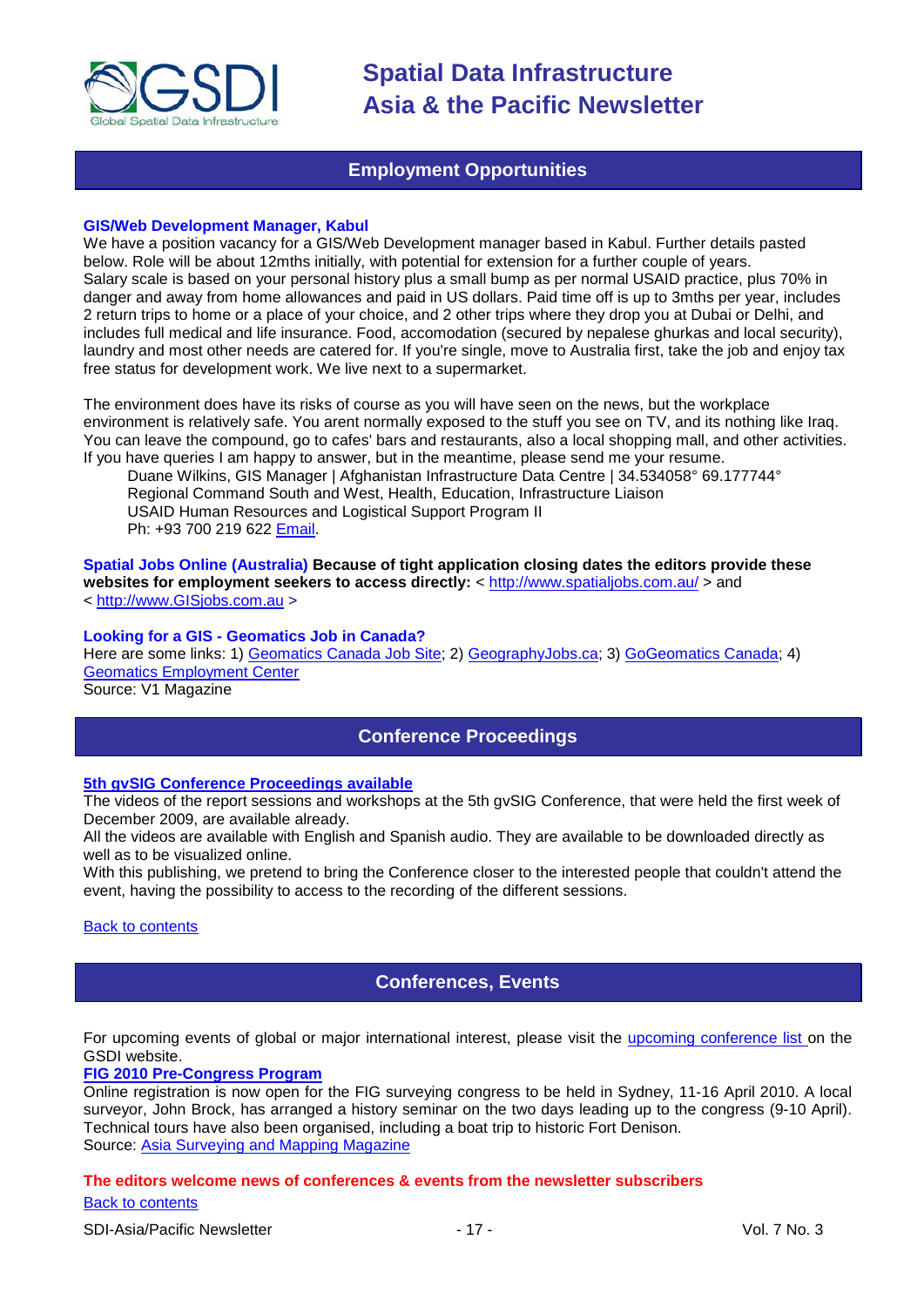

| <b>Date</b>              | <b>Location</b>                                | <b>Event</b>                                                                                                                                                                                                                                                                                                                                                                                                                                                                                                                                                                                                                                                                                                                                                                                                                                                                                                                                                                                                                                                                                                                                                                                                                                                                                                                                                                                                                                                                                                                                                                       |
|--------------------------|------------------------------------------------|------------------------------------------------------------------------------------------------------------------------------------------------------------------------------------------------------------------------------------------------------------------------------------------------------------------------------------------------------------------------------------------------------------------------------------------------------------------------------------------------------------------------------------------------------------------------------------------------------------------------------------------------------------------------------------------------------------------------------------------------------------------------------------------------------------------------------------------------------------------------------------------------------------------------------------------------------------------------------------------------------------------------------------------------------------------------------------------------------------------------------------------------------------------------------------------------------------------------------------------------------------------------------------------------------------------------------------------------------------------------------------------------------------------------------------------------------------------------------------------------------------------------------------------------------------------------------------|
| <b>March 2010</b>        |                                                |                                                                                                                                                                                                                                                                                                                                                                                                                                                                                                                                                                                                                                                                                                                                                                                                                                                                                                                                                                                                                                                                                                                                                                                                                                                                                                                                                                                                                                                                                                                                                                                    |
| $3 - 5$ March            | Gold Coast,<br>Australia                       | <b>ESRI Asia Pacific User Conference and OZRI 2010</b><br>The theme for the conference is GIS: extending the reach. ESRI<br>Australia clients, ESRI users and distributors from around the Asia<br>Pacific region are invited to share their knowledge and experience<br>by submitting an abstract based on the conference theme. The<br>event incorporates OZRI 2010, ESRI Australia's national client<br>conference.                                                                                                                                                                                                                                                                                                                                                                                                                                                                                                                                                                                                                                                                                                                                                                                                                                                                                                                                                                                                                                                                                                                                                             |
| $3 - 5$ March            | Denver,<br>Colorado, USA                       | <b>International LiDAR Mapping Forum (ILMF10)</b><br>Conference Programme (pdf)<br>For more information contact                                                                                                                                                                                                                                                                                                                                                                                                                                                                                                                                                                                                                                                                                                                                                                                                                                                                                                                                                                                                                                                                                                                                                                                                                                                                                                                                                                                                                                                                    |
| $5 - 12$ March<br>"NEW"  | Taipei, Taiwan                                 | <b>International Symposium on Grid Computing (ISGC) 2010</b>                                                                                                                                                                                                                                                                                                                                                                                                                                                                                                                                                                                                                                                                                                                                                                                                                                                                                                                                                                                                                                                                                                                                                                                                                                                                                                                                                                                                                                                                                                                       |
| $7 - 8$ March<br>"NEW"   | Taipei, Taiwan                                 | <b>2nd EUAsiaGrid Workshop</b><br>2nd EUAsiaGrid Workshop on Natural Disaster Mitigation will focus<br>on the topics related to earthquake and climate change as the two<br>major issues that the mankind are facing at the moment.<br>Additionally, more user cases, local data, analysis tools and<br>simulation models will also be shared.<br>This Workshop follows a previous successful EUAsiaGrid mitigation<br>workshop which was held in December 2009. Since this Workshop,<br>several outstanding discussions are extended by grid professionals<br>and domain experts. A grid-based e-Science Infrastructure has<br>been applied for developing better solutions to support the<br>application in the field of Natural Disaster Mitigation.<br>Note as well, EUAsiaGrid Online Training<br>EUAsiaGrid Online Training aims at providing the basic know-how<br>to use a Grid infrastructure powered by gLite middleware. During<br>the course, participants will be shortly introduced to the Grid<br>concept, after they will perform practical exercises, described step-<br>by-step, showing the different components available in the<br>infrastructure, so to understand how these works and how to use<br>them in the participant workflow. The course will span 4 weeks: the<br>first week will provide the introduction to Grid and the security<br>components, the second week will show how to execute application<br>remotely, the third week is dedicated to the Data management and<br>finally several higher level components, useful in many application |
| $10 - 12$ March<br>"NEW" | Bali, Indonesia                                | contexts, will be showed.<br>4th GEOSS Asia-Pacific Symposium<br>Contact                                                                                                                                                                                                                                                                                                                                                                                                                                                                                                                                                                                                                                                                                                                                                                                                                                                                                                                                                                                                                                                                                                                                                                                                                                                                                                                                                                                                                                                                                                           |
| 22 - 24 March            | Abu Dhabi, UAE                                 | <b>Map Middle East 2010</b><br><b>Contact</b>                                                                                                                                                                                                                                                                                                                                                                                                                                                                                                                                                                                                                                                                                                                                                                                                                                                                                                                                                                                                                                                                                                                                                                                                                                                                                                                                                                                                                                                                                                                                      |
| 23 - 26 March            | Kyushu Sangyo<br>University,<br>Fukuoka, Japan | Fifth International Workshop on "Geographical Analysis,<br>Urban Modeling, Spatial Statistics" GEOG-AN-MOD 10<br>in conjunction with <b>The 2010 International Conference on</b><br><b>Computational Science and its Applications (ICCSA 2010)</b><br><b>Important dates</b><br>10 November, 2009: Deadline for full paper submission<br>7 December 2009: Notification of acceptance<br>8 January 2010: Deadline for Camera Ready Papers<br>March 23-26, 2010: ICCSA 2010 Conference<br>For further information or questions, please send an e-mail to:<br><b>Giuseppe Borruso</b> (University of Trieste, Italy)<br>or Beniamino Murgante (University of Basilicata, Italy)                                                                                                                                                                                                                                                                                                                                                                                                                                                                                                                                                                                                                                                                                                                                                                                                                                                                                                       |
| <b>April 2010</b>        |                                                |                                                                                                                                                                                                                                                                                                                                                                                                                                                                                                                                                                                                                                                                                                                                                                                                                                                                                                                                                                                                                                                                                                                                                                                                                                                                                                                                                                                                                                                                                                                                                                                    |
|                          |                                                |                                                                                                                                                                                                                                                                                                                                                                                                                                                                                                                                                                                                                                                                                                                                                                                                                                                                                                                                                                                                                                                                                                                                                                                                                                                                                                                                                                                                                                                                                                                                                                                    |
| 11-14 APRIL              | Manama,                                        | <b>Geospatial Intelligence Middle East 2010</b>                                                                                                                                                                                                                                                                                                                                                                                                                                                                                                                                                                                                                                                                                                                                                                                                                                                                                                                                                                                                                                                                                                                                                                                                                                                                                                                                                                                                                                                                                                                                    |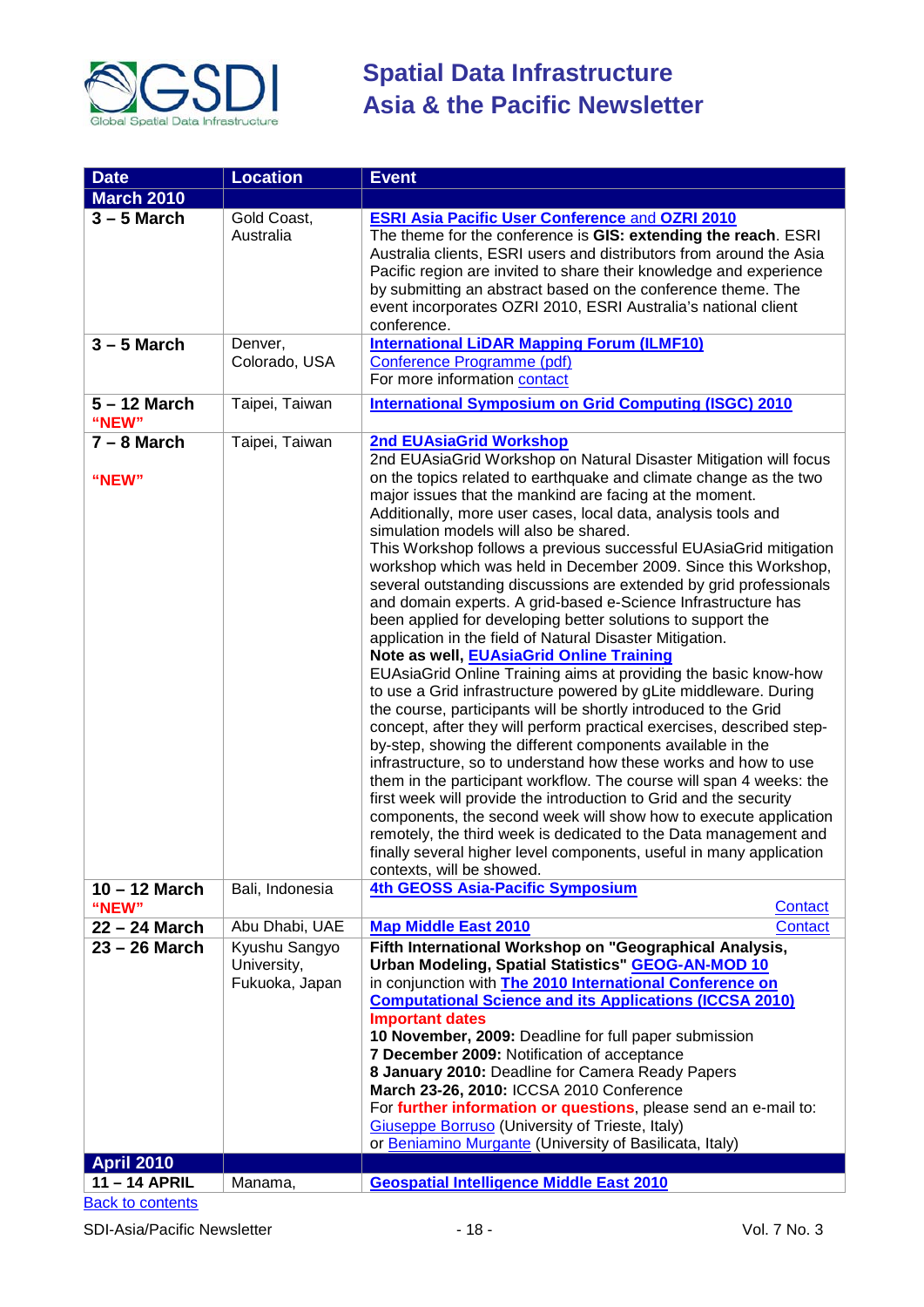

| "NEW"<br>Bahrain                                                                                                          | <b>Email</b>            |
|---------------------------------------------------------------------------------------------------------------------------|-------------------------|
| <b>11-16 April</b><br><b>International Federation of Surveyors (FIG) Congress 2010</b><br>Sydney,                         |                         |
| Australia<br>Contact                                                                                                      | email                   |
| The deadline for submission of abstracts is 22 September                                                                  |                         |
| 2009.                                                                                                                     | <b>Alternative URL:</b> |
| FIG 2010 Pre-Congress Program                                                                                             |                         |
| Online registration is now open for the FIG surveying congress to                                                         |                         |
| be held in Sydney, 11-16 April 2010. A local surveyor, John Brock,                                                        |                         |
| has arranged a history seminar on the two days leading up to the                                                          |                         |
| congress (9-10 April). Technical tours have also been organised,                                                          |                         |
| including a boat trip to historic Fort Denison.<br>The International Symposium on Coastal Zones and Climate               |                         |
| 12-13 April<br>Melbourne,<br><b>Change (ISCZ)</b> will be held 12-13 April, 2010 at Monash University<br>Australia        |                         |
| in Australia. The coastal zone will house 75 per cent of the world                                                        |                         |
| population by 2025. However, coastal zones face severe socio-                                                             |                         |
| economic and environmental problems, of which rising sea level is                                                         |                         |
| just one. The symposium is sponsored by the Asia Pacific Network                                                          |                         |
| for Global Change Research.                                                                                               |                         |
| <b>Contact - Registration queries</b>                                                                                     |                         |
| Email: Irene. Thavarajah@adm. monash. edu. au                                                                             |                         |
| <b>Contact - Further Queries</b>                                                                                          |                         |
| Email: Charlotte.Fisher@sci.monash.edu.au                                                                                 |                         |
| <b>13-14 April</b><br>Trieste, Italy<br><b>The 3rd gvSIG Users Meeting</b>                                                |                         |
| This conference is jointly organized by the "Ispettorato                                                                  |                         |
| Ripartimentale Foreste di Trieste and Gorizia," the "Dipartimento di<br>"NEW"                                             |                         |
| Scienze della Vita dell'Universit degli Studi di Trieste", the "Comune                                                    |                         |
| di San Dorligo della Valle - Dolina Obina" and "Zavod za gozdov                                                           |                         |
| Slovenije, OE Seana.                                                                                                      |                         |
| During the event, those present will know both the innovations in                                                         |                         |
| the latest versions of Desktop gvSIG and Mobile gvSIG, with the                                                           |                         |
| participation of the gvSIG Association, and different success stories                                                     |                         |
| submitted by users of the gvSIG Community of the above-<br>mentioned countries. You can submit your abstracts now because |                         |
| the period for receipt of abstracts is now open.                                                                          |                         |
| Likewise, registration is now open for the Conference.                                                                    |                         |
| The conference is free to attend.                                                                                         |                         |
| <b>GeoTec 2010 - Increasing Productivty, Potential and Profits</b><br>April 13-15, 2010<br>Toronto, Ontario               |                         |
| Call for Presentations - 2010 GeoTec Event                                                                                |                         |
| <b>DEADLINE EXTENDED! - Submissions due December 7, 2009</b>                                                              |                         |
| <b>Contact Kathleen Hastings.</b>                                                                                         |                         |
| 4th International Congress of the Islamic World Geographers<br><b>14-16 April</b><br>Zahedan, Iran                        |                         |
| (ICIWG2010)                                                                                                               |                         |
| Abstract deadline has passed.                                                                                             |                         |
| This congress is a chance for scholars across Iran and the world to                                                       |                         |
| exchange ideas and offer solutions in order to address obstacles                                                          |                         |
| facing the Islamic world and furthermore achieve sustainable                                                              |                         |
| development. Information Technology advances, especially in                                                               |                         |
| Information Management as well as new technologies in                                                                     |                         |
| Geographic Sciences such as Geographic Information System                                                                 |                         |
| (GIS) and Remote Sensing (RS), are very important to the                                                                  |                         |
| geography community.                                                                                                      |                         |
| Contact.                                                                                                                  |                         |
| Phoenix, Arizona<br><b>2010 GITA</b><br>25-29 April                                                                       |                         |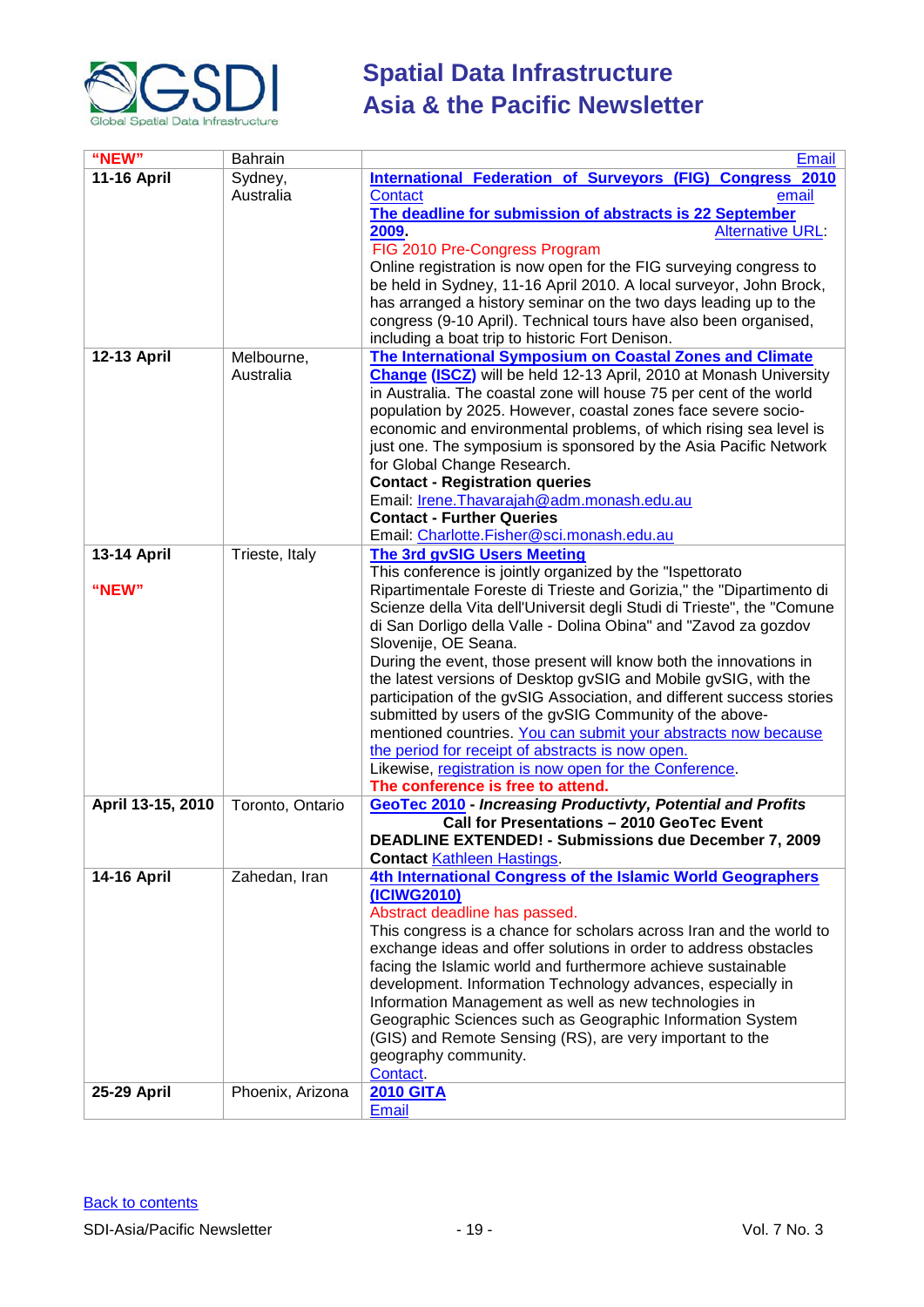

| <b>April 26-28</b> | Al-Khobar City,<br>Saudi Arabia | <b>The Fifth National GIS Symposium and Exhibition.</b><br>Featuring a state-of-the-art exhibit, plenary, keynote, and technical<br>sessions, the symposium will bring all stakeholders in the<br>geospatial domain - academia, researchers, students and the<br>industry – onto one platform for interaction, sharing and discussion<br>on various topics such as collaboration on spatial technology and<br>experiences gained. For further details, check the website. |
|--------------------|---------------------------------|---------------------------------------------------------------------------------------------------------------------------------------------------------------------------------------------------------------------------------------------------------------------------------------------------------------------------------------------------------------------------------------------------------------------------------------------------------------------------|
| <b>26-28 April</b> | Singapore                       | <b>Spatially Enabled Government Asia - Singapore - 2010</b>                                                                                                                                                                                                                                                                                                                                                                                                               |
|                    |                                 | Spatially Enabled Government Asia will focus on the strategies                                                                                                                                                                                                                                                                                                                                                                                                            |
|                    |                                 | for data management and data sharing.<br>Email                                                                                                                                                                                                                                                                                                                                                                                                                            |
| <b>26-29 April</b> | Sendai, Japan                   | <b>PICES Symposium, an international symposium on Climate</b><br>Change Effects on Fish and Fisheries: Forecasting Impacts,<br>Assessing Ecosystem Responses, and Evaluating Management<br>Strategies.<br>Abstract submission deadline: November 30, 2009<br>Financial support application deadline: January 15, 2010                                                                                                                                                     |
| 26 - 30 April      | San Diego,                      | <b>ASPRS 2010 Annual Conference</b>                                                                                                                                                                                                                                                                                                                                                                                                                                       |
|                    | California,                     | <b>Organiser:</b> American Society for Photogrammetry & Remote                                                                                                                                                                                                                                                                                                                                                                                                            |
|                    |                                 |                                                                                                                                                                                                                                                                                                                                                                                                                                                                           |
| "NEW"              | <b>United States</b>            | Sensing                                                                                                                                                                                                                                                                                                                                                                                                                                                                   |
|                    |                                 | Contact: 5410 Grosvenor Lane                                                                                                                                                                                                                                                                                                                                                                                                                                              |
|                    |                                 | Suite 210                                                                                                                                                                                                                                                                                                                                                                                                                                                                 |
|                    |                                 | Bethesda, MD 20814                                                                                                                                                                                                                                                                                                                                                                                                                                                        |
|                    |                                 | Phone: 301 493 0290 x106                                                                                                                                                                                                                                                                                                                                                                                                                                                  |
|                    |                                 | Fax: 301 493 0208<br><b>Email</b>                                                                                                                                                                                                                                                                                                                                                                                                                                         |
| <b>28-29 April</b> | Kuala Lumpur,                   | The 6th International Remote Sensing and GIS Conference and                                                                                                                                                                                                                                                                                                                                                                                                               |
|                    |                                 | <b>Exhibition (MRSS 2010)</b> is being organised by the Malaysian                                                                                                                                                                                                                                                                                                                                                                                                         |
|                    | Malaysia                        |                                                                                                                                                                                                                                                                                                                                                                                                                                                                           |
| "UPDATED"          |                                 | Remote Sensing Society (MRSS) and Universiti Putra Malaysia. It                                                                                                                                                                                                                                                                                                                                                                                                           |
|                    |                                 | is scheduled for 28-29 April, 2010 at PWTC in Kuala Lumpur.                                                                                                                                                                                                                                                                                                                                                                                                               |
|                    |                                 |                                                                                                                                                                                                                                                                                                                                                                                                                                                                           |
|                    |                                 | MRSS has issued a call for papers for the conference. Abstracts                                                                                                                                                                                                                                                                                                                                                                                                           |
|                    |                                 | should have been submitted by 10 February, 2010 (extended).                                                                                                                                                                                                                                                                                                                                                                                                               |
|                    |                                 | Contact E-mail (Attn: Ms Nuraini Bt Abdul Thalib)                                                                                                                                                                                                                                                                                                                                                                                                                         |
| <b>May 2010</b>    |                                 |                                                                                                                                                                                                                                                                                                                                                                                                                                                                           |
|                    |                                 |                                                                                                                                                                                                                                                                                                                                                                                                                                                                           |
| 17-21 May 2010     | Chicago, USA                    | The 2010 International Symposium on Collaborative                                                                                                                                                                                                                                                                                                                                                                                                                         |
|                    |                                 | <b>Technologies and Systems (CTS 2010)</b>                                                                                                                                                                                                                                                                                                                                                                                                                                |
|                    |                                 | <b>Contact</b> contact one of the Symposium's Co-Chairs:                                                                                                                                                                                                                                                                                                                                                                                                                  |
|                    |                                 | <b>Bill McQuay or Waleed W. Smari.</b>                                                                                                                                                                                                                                                                                                                                                                                                                                    |
|                    |                                 |                                                                                                                                                                                                                                                                                                                                                                                                                                                                           |
|                    |                                 | <b>Workshop on Sensor Web Enablement 2010 (SWE2010)</b>                                                                                                                                                                                                                                                                                                                                                                                                                   |
|                    |                                 | As part of The 2010 International Symposium on Collaborative                                                                                                                                                                                                                                                                                                                                                                                                              |
|                    |                                 | <b>Technologies and Systems (CTS 2010)</b>                                                                                                                                                                                                                                                                                                                                                                                                                                |
|                    |                                 | Abstract Submission Deadline: December 18, 2009                                                                                                                                                                                                                                                                                                                                                                                                                           |
|                    |                                 | Paper Submission Deadline: January 8, 2010                                                                                                                                                                                                                                                                                                                                                                                                                                |
|                    |                                 | Notification of Acceptance: February 7, 2010                                                                                                                                                                                                                                                                                                                                                                                                                              |
|                    |                                 |                                                                                                                                                                                                                                                                                                                                                                                                                                                                           |
|                    |                                 | Registration & Camera-Ready Paper Due: March 1, 2010                                                                                                                                                                                                                                                                                                                                                                                                                      |
|                    |                                 | Note that the workshop paper submission deadline is different                                                                                                                                                                                                                                                                                                                                                                                                             |
|                    |                                 | from that of the CTS 2010 main conference.                                                                                                                                                                                                                                                                                                                                                                                                                                |
| 19-21 May          | Istanbul,                       | <b>INTERGEO East 2010</b>                                                                                                                                                                                                                                                                                                                                                                                                                                                 |
| "UPDATED"          | <b>TURKEY</b>                   |                                                                                                                                                                                                                                                                                                                                                                                                                                                                           |
| 20-21 May 2010     | Taipei, Taiwan                  | 7th Taipei International Digital Earth Symposium (TIDES) 2010                                                                                                                                                                                                                                                                                                                                                                                                             |
|                    |                                 | Abstract deadline: December 31, 2009.                                                                                                                                                                                                                                                                                                                                                                                                                                     |
|                    |                                 | This year's theme is "Digital Earth for the New Generation Towards                                                                                                                                                                                                                                                                                                                                                                                                        |
|                    |                                 | a Green Earth", and topics are related to the fields of Earth                                                                                                                                                                                                                                                                                                                                                                                                             |
|                    |                                 |                                                                                                                                                                                                                                                                                                                                                                                                                                                                           |
|                    |                                 | Observation & Technology, Social Science & Education, and                                                                                                                                                                                                                                                                                                                                                                                                                 |
|                    |                                 | Environmental Change & Strategy.? The focus through these                                                                                                                                                                                                                                                                                                                                                                                                                 |
|                    |                                 | discussions is to upgrade Digital Earth education for the young                                                                                                                                                                                                                                                                                                                                                                                                           |
|                    |                                 | generation and attract more young people to become involved in<br>Digital Earth study, to help restore the balance now missing in our                                                                                                                                                                                                                                                                                                                                     |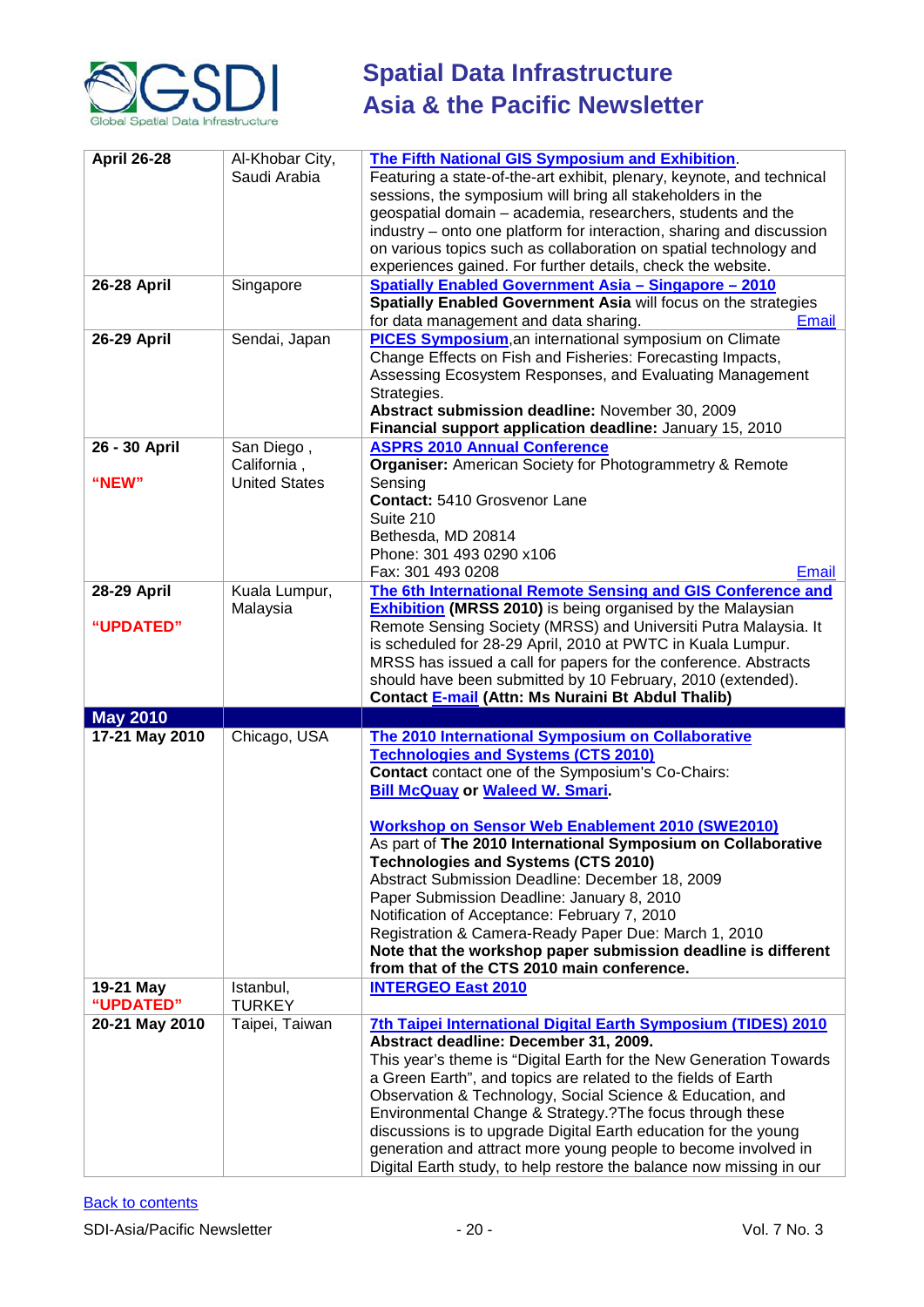

|                  |                  | relationship with the Earth.<br><b>Contact</b>                         |
|------------------|------------------|------------------------------------------------------------------------|
| 26-28 May        | Hong Kong        | The 14th International Symposium on Spatial Data Handling              |
|                  |                  | Organisers are inviting abstracts related to the theme Theory,         |
|                  |                  | Modelling and Concepts in Geospatial Information Science. The          |
|                  |                  | event will explore topics such as digital cartography, data modelling  |
|                  |                  | for social science and interoperability. The deadline for abstracts is |
|                  |                  | 31 August. Pdf flyer available at <b>International Symposium</b>       |
|                  |                  | Announcement                                                           |
| $27 - 28$ May    | Bishkek,         | <b>Fourth Central Asia GIS Conference (GISCA 2010)</b>                 |
|                  | Kyrgyz Republic  | Water: Life, Risk, Energy and Landuse                                  |
|                  |                  | Contact: Dr. Akylbek Chymyrov<br>Tel:+996 (312) 545602                 |
|                  |                  |                                                                        |
| <b>June 2010</b> |                  |                                                                        |
| $2 - June$       | New Delhi, India | <b>GeoIntelligence Asia</b>                                            |
| "NEW"            |                  | Conference and Exhibition on Geospatial Technologies for Defence       |
|                  |                  | and Security                                                           |
|                  |                  |                                                                        |
| 9-11 June        | Washington, DC   | <b>The First International Conference on Computing for</b>             |
|                  | <b>USA</b>       | <b>Geospatial (Com.GEO 2010)</b>                                       |
|                  |                  | <b>Important Submission Deadlines</b>                                  |
|                  |                  | Full and Short Papers February 19, 2010,                               |
|                  |                  | Courses Proposal February 19, 2010                                     |
|                  |                  | Tech Talks Abstract March 22, 2010,                                    |
|                  |                  |                                                                        |
|                  |                  | Invited Sessions Proposal January 25, 2009                             |
|                  |                  | Workshops Proposal January 25, 2009                                    |
| 9-11 June        | Nottingham,      | The British Cartographic Society Annual Symposium 2010                 |
|                  | United Kingdom   | 'Talking With Maps'                                                    |
|                  |                  | The closing date for submissions is Friday 8th January 2010.           |
|                  |                  | Successful submissions will be notified by no later than Friday 22nd   |
|                  |                  | January.                                                               |
|                  |                  | Proposed titles and abstracts of no more than 300 words should be      |
|                  |                  | submitted to:                                                          |
|                  |                  | Mr P Jones, Chair of Programme Committee, Defence Geographic           |
|                  |                  | Centre, Hotine 141, Elmwood Avenue, Feltham, Middx, TW13 7AH.          |
| 18-20 June 2010  | Beijing, China   | <b>18th International Conference on Geoinformatics</b>                 |
|                  |                  | (Geoinformatics 2010)                                                  |
| "NEW"            |                  | The conference theme is "GIScience in Change".                         |
|                  |                  | <b>CALL for Papers: Abstract deadline: January 30, 2010.</b>           |
|                  |                  |                                                                        |
|                  |                  | CPGIS will organize student paper competition. The top quality         |
|                  |                  | papers will be selected as CPGIS GeoInformatics' 2010 Best             |
|                  |                  | Student Paper to receive plaque and cash award, and will be            |
|                  |                  | invited to submit a revised version to a special journal issue.        |
|                  |                  | Pre-conference workshop: Topological analysis of urban street          |
|                  |                  | networks for better understanding of human mobility patterns           |
| 21-22 June       | Nottingham, UK   | The OSGIS Conference (Open Source GIS UK Conference)                   |
|                  |                  | As a highlighted event, the first gvSIG Day will be held at the        |
| "NEW"            |                  | Conference. The main activity of this day will be a wide workshop      |
|                  |                  | during 8 hours the 21st June, where gvSIG Desktop and gvSIG            |
|                  |                  | Mobile will be shown in-depth.                                         |
|                  |                  | The entities that wish to contact with the gvSIG Association           |
|                  |                  | previously can do it from the form of the website [4], with the        |
|                  |                  | objective of planning meetings for the gvSIG Day.                      |
| 21-24 June       |                  | 9th GISDECO Conference                                                 |
|                  | Yogyakarta,      |                                                                        |
|                  | Indonesia        | Theme: Applying Remote Sensing and GIS in Disaster                     |
|                  |                  | Management                                                             |
|                  |                  | Abstract deadline: 15 January 2010.                                    |
|                  |                  | The conference aims to encourage the use of geospatial                 |
|                  |                  | information in disaster and risk management as well as a basis         |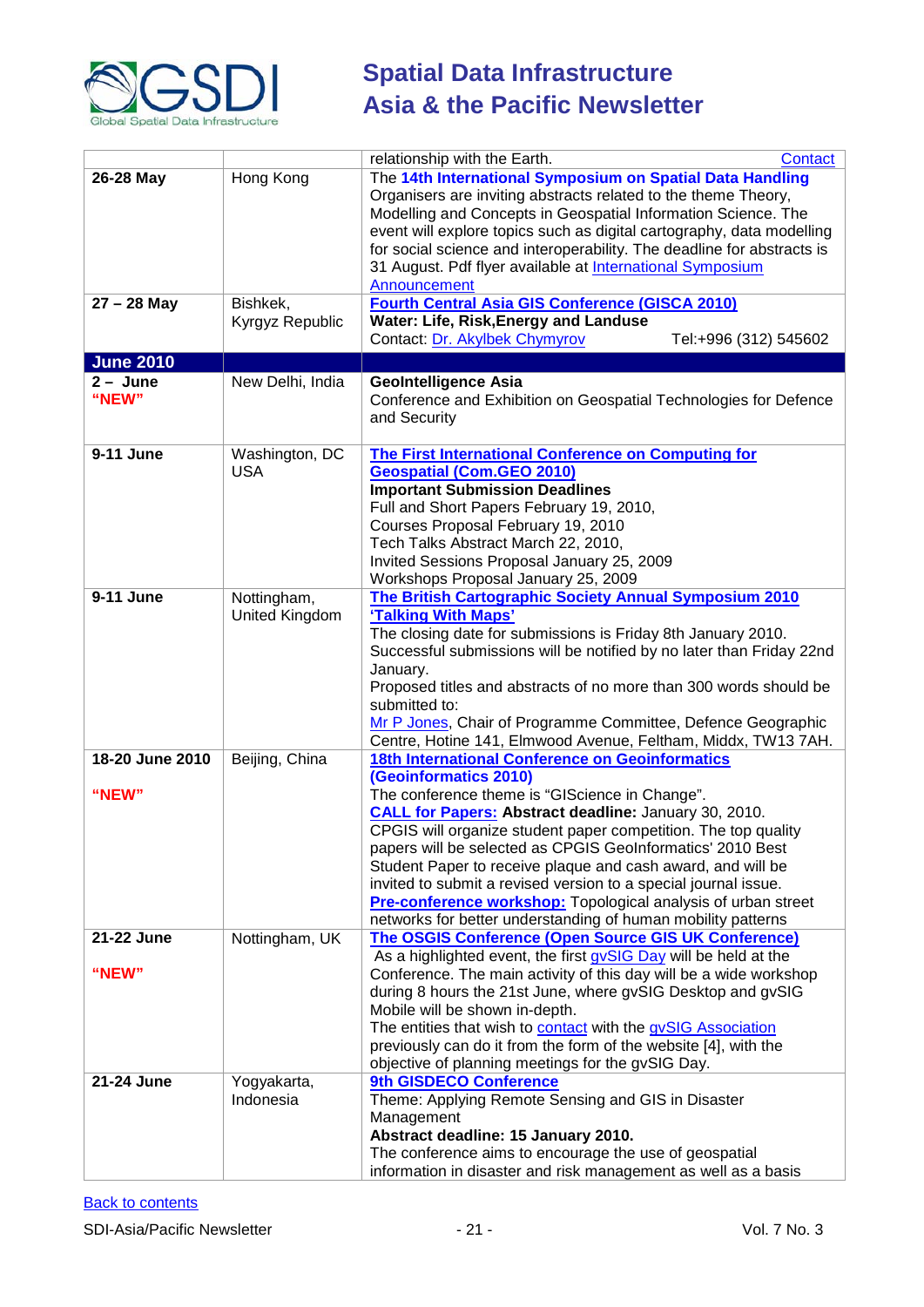

|                  |                   | for spatial planning and regional development.                                                                                        |
|------------------|-------------------|---------------------------------------------------------------------------------------------------------------------------------------|
|                  |                   | Contact: Dr. Richard Sliuzas, ITC                                                                                                     |
|                  |                   | For practical matters: Dr. Projo Danoedoro, PUSPICS Faculty of                                                                        |
|                  |                   | Geography, Gadjah Mada University,                                                                                                    |
| 28-30 June       | London            | <b>International Conference on Information Society (i-Society</b>                                                                     |
|                  |                   | 2010                                                                                                                                  |
| "NEW"            |                   | Technically Co-Sponsored by IEEE UK/RI Computer Chapter                                                                               |
| <b>July 2010</b> |                   |                                                                                                                                       |
| $5 - 7$ July     | Vienna            | 100 Years ISPRS: Call for Papers                                                                                                      |
|                  |                   | Organisers of the ISPRS Commission VII Symposium (5-7 July                                                                            |
|                  |                   | 2010, Vienna) are inviting papers relating to the theme, 100 Years                                                                    |
|                  |                   | ISPRS - Advancing Remote Sensing Science. They are particularly                                                                       |
|                  |                   | seeking contributions that critically review major research areas in                                                                  |
|                  |                   | remote sensing. The deadline for full-paper review is 28 November<br>2009. The deadline for abstract-only review is 28 February 2010. |
| $5 - 7$ July     | Barcelona,        | <b>EDULEARN10, the International Conference on Education and</b>                                                                      |
|                  | <b>SPAIN</b>      | <b>New Learning Technologies</b>                                                                                                      |
| "NEW"            |                   | Abstract submission: 1st April 2010                                                                                                   |
|                  |                   | Acceptance notification: 22nd April 2010                                                                                              |
|                  |                   | Final Paper submission: 20th May 2010                                                                                                 |
|                  |                   | For more information CONTACT                                                                                                          |
|                  |                   | NOTE - You can present your projects in two modalities:                                                                               |
|                  |                   | In person: oral and poster presentations.<br>$\bullet$                                                                                |
|                  |                   | Virtually: if you can not attend in person<br>$\bullet$                                                                               |
| 6-9 July         | Salzburg, Austria | GI Forum 2010                                                                                                                         |
|                  |                   | The organisers of the GI Forum 2010 in Austria have issued a call                                                                     |
|                  |                   | for papers for the conference, which will be held 6-9 July. The                                                                       |
|                  |                   | conference theme is spatial assessment and analysis of                                                                                |
|                  |                   | vulnerability. Workshops will be held prior to the conference on 6                                                                    |
|                  |                   | July.<br>email<br><b>IMPORTANT DATES</b>                                                                                              |
|                  |                   | Full papers for publication in the conference proceedings and oral                                                                    |
|                  |                   | presentation February 1, 2010                                                                                                         |
|                  |                   | Extended abstracts for discussion session February 1                                                                                  |
|                  |                   | Extended abstract for poster presentation June 7                                                                                      |
|                  |                   | Workshop presentation February 19                                                                                                     |
|                  |                   | <b>Registration deadlines</b>                                                                                                         |
|                  |                   | Early registration - until May 28, 2010                                                                                               |
|                  |                   | Online registration - until June 25                                                                                                   |
|                  |                   | On-the-spot registration commences July 6                                                                                             |
|                  |                   | The GI Forum pass provides access to the <b>AGIT Symposium</b> and                                                                    |
| $12 - 16$ July   | San Diego         | AGIT Expo as well.<br>30 <sup>th</sup> Annual ESRI User Conference                                                                    |
|                  |                   | Call for papers & presentations - Abstract deadline closed 6                                                                          |
|                  |                   | <b>November</b>                                                                                                                       |
|                  |                   | ESRI invites users to tell their GIS story by sharing their                                                                           |
|                  |                   | experiences with GIS and presenting during a moderated session                                                                        |
|                  |                   | at the 2010 ESRI International User Conference (ESRI UC).                                                                             |
| $26 - 28$ July   | Kuala Lumpur,     | <b>MapAsia 2010</b><br><b>Email</b>                                                                                                   |
| "NEW"            | Malaysia          | <b>Important Dates to Remember</b><br><b>Call for Papers</b>                                                                          |
|                  |                   | <b>Abstract Submission</b><br>May 24, 2010                                                                                            |
|                  |                   | <b>Abstract Acceptance Intimation</b><br>June 04, 2010                                                                                |
|                  |                   | June 30, 2010<br>Submission of Full Papers                                                                                            |
|                  |                   | <b>Author Registration</b><br>June 22, 2010                                                                                           |
| $26 - 30$ July   | Vancouver, BC     | For any queries related to papers, contact Simmi Sinha.<br><b>GeoWeb 2010 Conference Update</b>                                       |
|                  | Canada            | Reminder About the Call for Presentations/Workshops                                                                                   |
|                  |                   |                                                                                                                                       |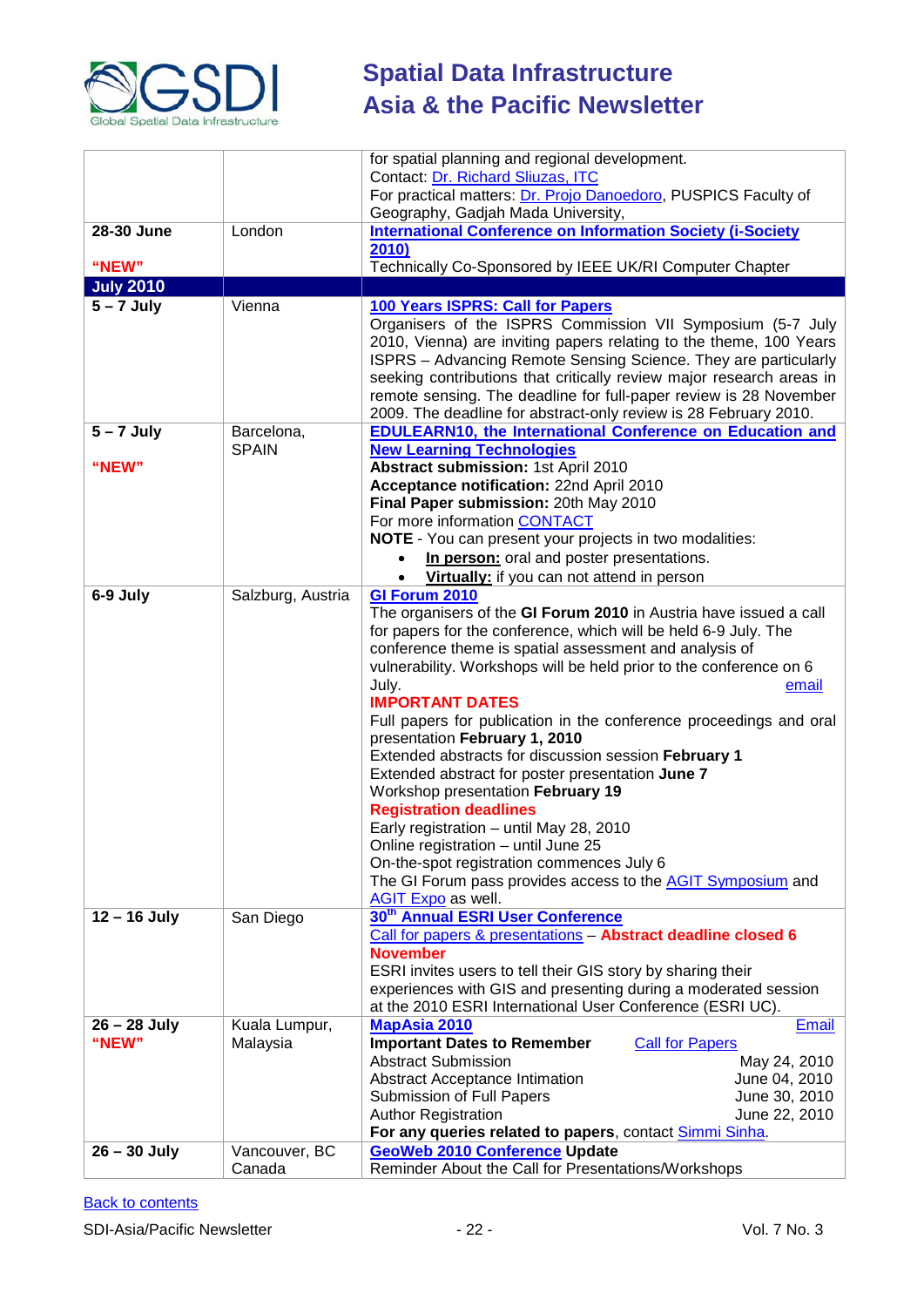

| "NEW"                    |               |                                                                                                                                                                                                                                                                                                                                                                                                                                                                                                                                                                                                                                                                                                                                                                                                                                                                                                                                                                                                                                                                                                          |
|--------------------------|---------------|----------------------------------------------------------------------------------------------------------------------------------------------------------------------------------------------------------------------------------------------------------------------------------------------------------------------------------------------------------------------------------------------------------------------------------------------------------------------------------------------------------------------------------------------------------------------------------------------------------------------------------------------------------------------------------------------------------------------------------------------------------------------------------------------------------------------------------------------------------------------------------------------------------------------------------------------------------------------------------------------------------------------------------------------------------------------------------------------------------|
|                          |               | & Academic Track Call for Papers<br>Reminder: Call for Presentations and Workshops Ends March 12,<br>2010<br>GeoWeb 2010 is currently seeking submissions for presentations<br>and workshops. GeoWeb is the industry-leading conference<br>focused on the collective impact of the Web on geographic<br>information standards, architectures and technology and the<br>convergence of GIS and the Internet and the resulting economic,<br>social and technical consequences. The emphasis for GeoWeb<br>2010 is Going Real Time. GeoWeb is about the technologies for<br>information sharing and collaboration respecting events and<br>activities in the real world. It is about designing our world and<br>reacting to the changes in the world around us. It is about<br>managing our way in the world using the best information<br>concerning the current and probable future state(s) of the world.<br>In addition to the special academic tracks described below,<br>GeoWeb will provide more than 50 technical presentations, keynote<br>and invited speakers, panel sessions, and 16 workshops. |
| $28 - 30$ July           | Baltimore, MA | <b>Intelligent Spatial Decision Analysis (ISDA '10) &amp; International</b>                                                                                                                                                                                                                                                                                                                                                                                                                                                                                                                                                                                                                                                                                                                                                                                                                                                                                                                                                                                                                              |
| "NEW"                    | <b>USA</b>    | <b>Symposium on Intelligent Decision Technologies (IDT'10)</b>                                                                                                                                                                                                                                                                                                                                                                                                                                                                                                                                                                                                                                                                                                                                                                                                                                                                                                                                                                                                                                           |
|                          |               | <b>Important dates</b><br>2 March 2010: *Deadline for full paper submission<br>22 March 2010: *Notification of acceptance<br>19 April 2010: *Deadline for Camera Ready Papers<br>For further information or questions, please send an e-mail to:<br>Beniamino Murgante (University of Basilicata, Italy)<br>or idt-10@kesinternational.org                                                                                                                                                                                                                                                                                                                                                                                                                                                                                                                                                                                                                                                                                                                                                               |
| August 2010              |               |                                                                                                                                                                                                                                                                                                                                                                                                                                                                                                                                                                                                                                                                                                                                                                                                                                                                                                                                                                                                                                                                                                          |
| $9 - 12$ August<br>"NEW" | Kyoto, Japan  | <b>ISPRS Commission VIII symposium</b><br>International Society for Photogrammetry and Remote Sensing<br>Contact: (Ms. Kumiko Sekiguchi, Ms. Juri Hikiba)                                                                                                                                                                                                                                                                                                                                                                                                                                                                                                                                                                                                                                                                                                                                                                                                                                                                                                                                                |
| 23 August -              | Bangkok,      | <b>Call for Applications: Workshop on Asian Coastal Cities</b>                                                                                                                                                                                                                                                                                                                                                                                                                                                                                                                                                                                                                                                                                                                                                                                                                                                                                                                                                                                                                                           |
| 1 September              | Thailand      | The Southeast Asia START Regional Center and the East-West                                                                                                                                                                                                                                                                                                                                                                                                                                                                                                                                                                                                                                                                                                                                                                                                                                                                                                                                                                                                                                               |
| "NEW"                    |               | Center have issued a Call for Applications for an upcoming<br>International Workshop to address the risks of flooding in Asian<br>Megacties. With support from the Asia-Pacific Network for Global                                                                                                                                                                                                                                                                                                                                                                                                                                                                                                                                                                                                                                                                                                                                                                                                                                                                                                       |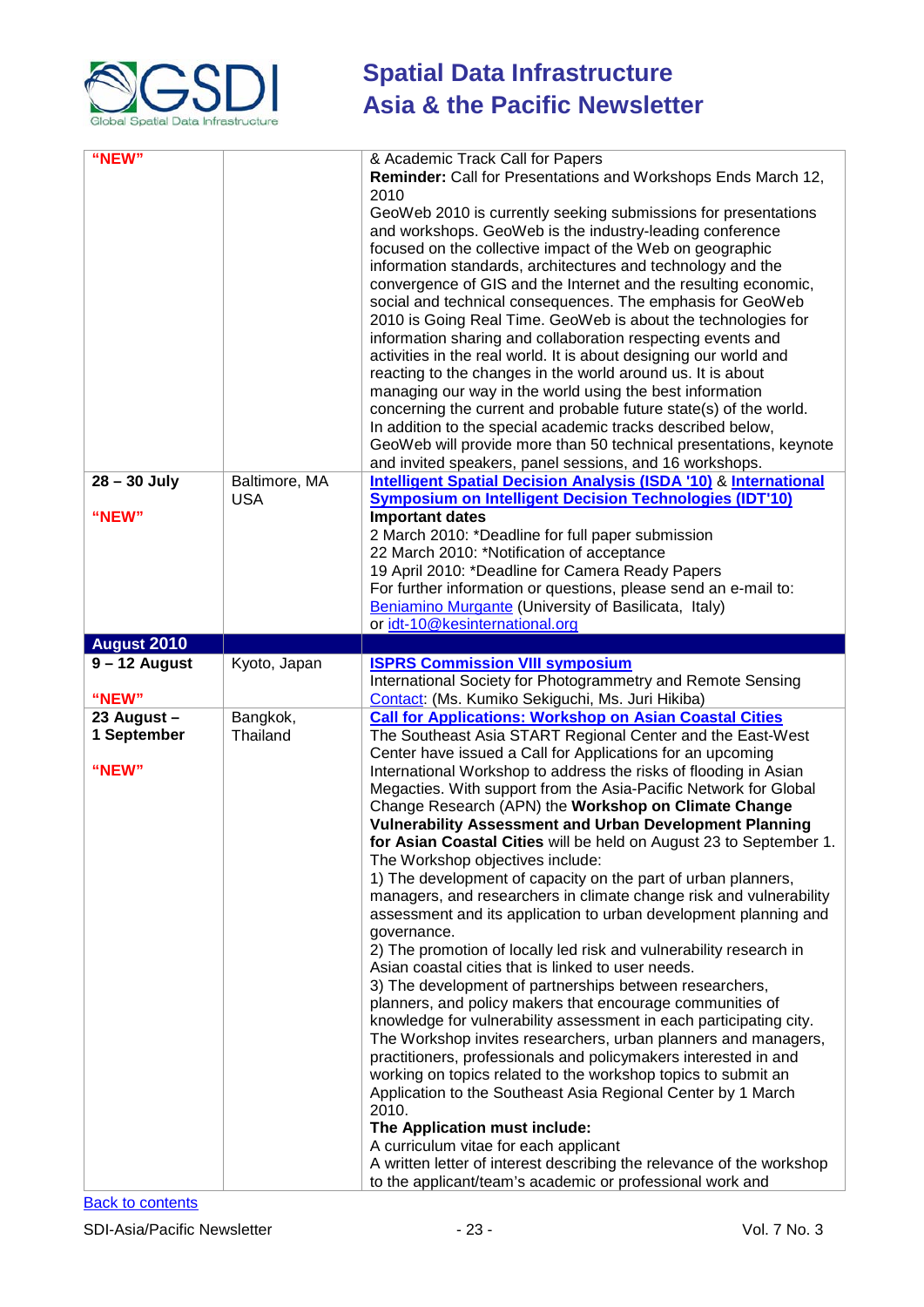

|                          |                          | expected benefits of participation<br>All materials should be submitted in English                                                                                                                                                                                                                                                                                                                                                                                                                                                                                                                                                                                                                              |
|--------------------------|--------------------------|-----------------------------------------------------------------------------------------------------------------------------------------------------------------------------------------------------------------------------------------------------------------------------------------------------------------------------------------------------------------------------------------------------------------------------------------------------------------------------------------------------------------------------------------------------------------------------------------------------------------------------------------------------------------------------------------------------------------|
|                          |                          | For more information, review the Call for Applications or contact.                                                                                                                                                                                                                                                                                                                                                                                                                                                                                                                                                                                                                                              |
| <b>September</b><br>2010 |                          |                                                                                                                                                                                                                                                                                                                                                                                                                                                                                                                                                                                                                                                                                                                 |
| 1-3 September            | Paris                    | <b>PCV2010</b><br>PCV 2010 will be held in next year. It is an ISPRS selective<br>conference covering all the aspects of computer vision and image<br>analysis dealing with geographic data. PCV focuses on the<br>processing of images and 3D point clouds, acquired from satellites,<br>aircraft or from street level acquisition systems.<br>Important dates: 1 March, 2010: for peer reviewed papers;<br>1 April: abstracts of non peer-reviewed papers.<br>31 August is tutorial day. Conference dates are 1-3 September,<br>2010.<br>Website                                                                                                                                                              |
| 6-9 September<br>"NEW"   | Barcelona, Spain         | <b>FOSS4G 2010</b><br>1 Feb 2010, Call for Abstracts opens<br>16 Feb 2010, Notification of acceptance for workshops/tutorials<br>22 Feb 2010, Registration for workshop and tutorials opens<br>1 May 2010, Abstract submission deadline<br>1 Jun 2010, Presenters notified of acceptance for talks<br>15 Jun 2010, Author/Early registration deadline<br>Aug 2010, Completed program available<br>6-7 Sep 2010, FOSS4G Workshops<br>7-9 Sep 2010, FOSS4G Presentations and Tutorials<br>10 Sep 2010, FOSS4G Code Sprint<br>Contact Conference Chair for further details (Lorenzo Becchi)                                                                                                                        |
| 22-6 September<br>"NEW:" | Toyama, Japan            | Asia-Pacific Radio Science Conference 2010 (AP-RASC10)<br>Contact                                                                                                                                                                                                                                                                                                                                                                                                                                                                                                                                                                                                                                               |
| October 2010             |                          |                                                                                                                                                                                                                                                                                                                                                                                                                                                                                                                                                                                                                                                                                                                 |
| 18-22 October            | <b>Singapore</b>         | <b>GSDI 12 World Conference - Realising Spatially Enabled</b>                                                                                                                                                                                                                                                                                                                                                                                                                                                                                                                                                                                                                                                   |
| "UPDATED"                |                          | <b>Societies</b><br>In conjunction with the 16th PCGIAP Annual Meeting.<br><b>Call for Papers</b><br><b>Abstract Deadline: 1 April 2010</b><br>Book Chapter Submission Deadline: 15 March 2010<br>ALSO: there will be a full day pre-conference workshop for PhD<br>students pursuing research on SDI related topics which will be<br>similar to the highly successful workshop held in conjunction with<br><b>GSDI 11.</b>                                                                                                                                                                                                                                                                                     |
| 25-29 October<br>"NEW"   | Addis Ababa,<br>Ethiopia | 8th International Conference of the African Association of<br><b>Remote Sensing of the Environment (AARSE)-2010</b><br>Theme: Earth Observation for Africa's Development Agenda 2010<br>Abstract deadline: 30 April 2010. Send to<br>Final paper submission: 1 September 2010.<br>The four major scientific sub-themes of the conference are:<br>• Food and Water Security<br>• Energy Resources<br>• Disaster Risk Reduction<br>• Marine and Coastal Management<br>Conference sub-themes of a more operational nature are:<br>• Capacity-building: achievement and challenges<br>· Spatial Data Infrastructure, SDI<br>• Space Policy in Africa<br>• National and regional programs and projects<br>• Products |